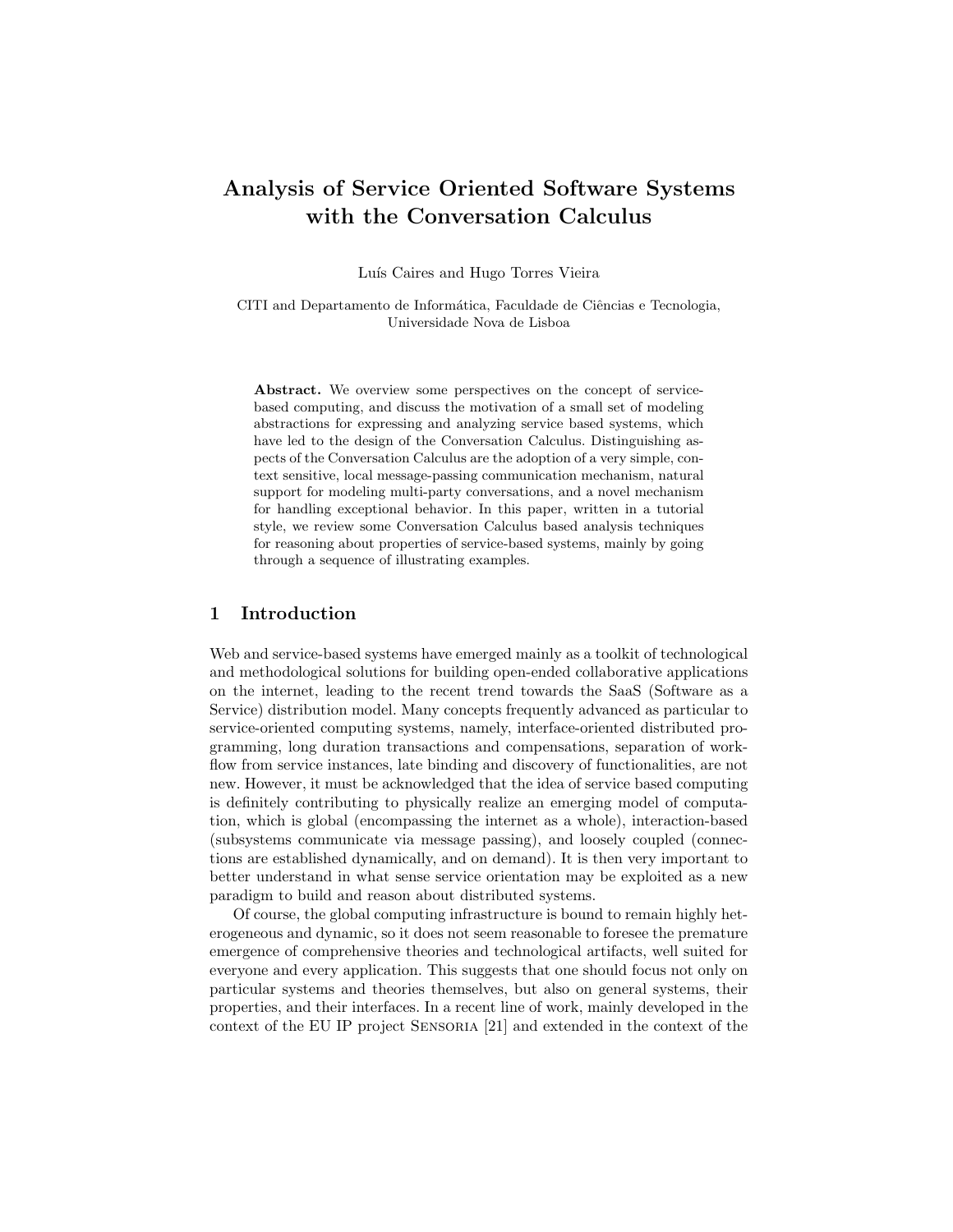CMU-PT INTERFACES project [15], we have proposed a new model for serviceoriented computation, based on a process calculus, with the aim of providing a foundation for rigorous modeling, analysis and verification. Our starting point was an attempt to isolate the essential characteristics of the service-oriented model of computation, in order to propose a motivation from "first principles" of a reduced set of general abstractions for expressing and analyzing service based systems. To focus on a set of independent primitives, we have developed our model by modularly adapting the synchronous  $\pi$ -calculus as follows

- introducing the general notion of *conversation context*;
- replacing channel communication by labeled message-passing primitives;
- adding a canonical exception handling mechanism

We have striven to keep our realization fairly general, so to achieve simplicity and clarity, and to ensure orthogonality and semantic independence of the chosen primitives. The proposed model, the Conversation Calculus, is a minimalistic, yet very expressive formalism, able to express and support reasoning about complex, dynamic, multiparty service based conversations, where partners may dynamically join and leave interactions, as we often find in"real-world" service based systems.

In this paper, we show how the Conversation Calculus can be used to reason about properties of service-based systems. In the spirit of a tutorial, no really new concepts are introduced, instead the focus is on a more detailed discussion of the underlying principles that guided the development of the language, accompanied by new examples that illustrate its expressiveness, and the kind of analyses that may be performed in the framework.

# 2 Aspects of Services

In this section, we attempt to identify some essential characteristics of the service-oriented model of computation, in order to justify a motivation from "first principles" of a reduced set of general abstractions for expressing and analyzing service based systems. Following [26], we identify as main features *distribution*, communication and *context* sensitiveness, and *loose coupling*.

# 2.1 Distribution

The purpose of a service relationship is to allow the incorporation of extra activities in a software system, without having to engage *local* resources and capabilities to support such activities. By delegating activities to an external provider, which will perform them using their remote resources and capabilities, a computing system may concentrate on those tasks for which it may autonomously provide adequate solutions. Thus, the notion of service makes particular sense when the service provider and the service client are separate entities, with access to separate resources and capabilities. This notion of the service relationship between provider and client assumes an underlying distributed computational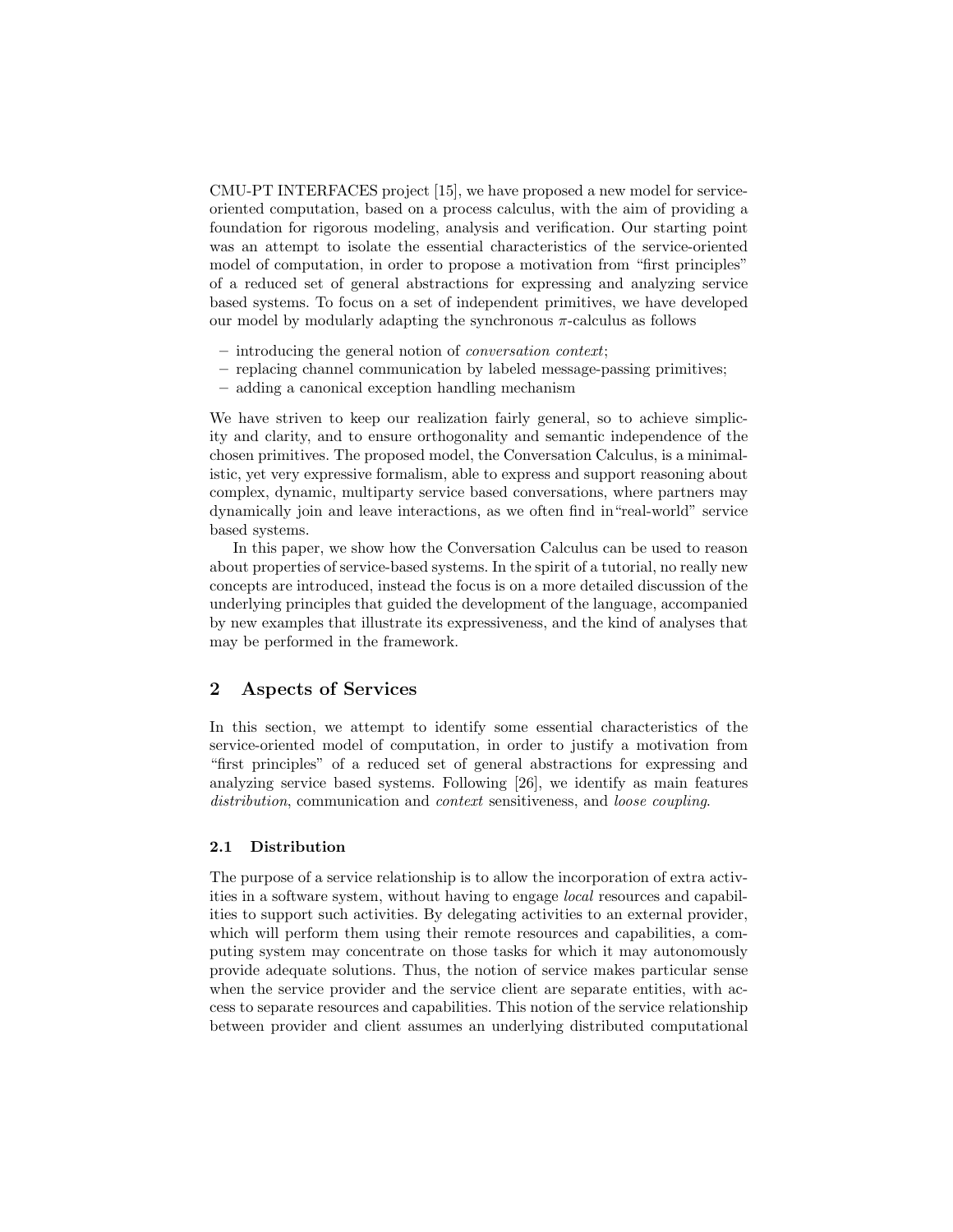model, where client and server are located at least in distinct (operating system) processes, more frequently in distinct network sites.

The invocation of a service by a client results in the creation of a new service instance. Initially, a service instance is composed by a pair of endpoints, one endpoint located in the server site, where the service is defined, the other endpoint in the client site, where the request for instantiation took place. From the viewpoint of each partner, the respective endpoint acts as a local process, with potential direct access to local resources and capabilities. Thus, for us an endpoint is not a name, a port address, or channel, but an interactive process. Endpoints work together in a tightly coordinated way, by exchanging data and control information through a dedicated communication medium. In general, a service relationship may be initiated by a pair of remote endpoints, but may later on be enlarged with extra endpoints, located in other sites, developing a multiparty conversation.

### 2.2 Communication, Contexts, and Context Sensitiveness

The invocation of a service by an initiator client causes the creation of a new communication medium to host the interactions of the particular service instance. The service client (initiator) and client (responder) are immediately given access to this freshly created communication medium (see Figure 1), which will host a new conversation, and which might later on be joined in by other parties. To interact in the conversation medium the client establishes an endpoint or access point to the medium in its local context, and the process located in the endpoint is able to interact remotely in the service medium and locally in the client context. Likewise, the service responder establishes an endpoint to interact in the service conversation, and the process located in the endpoint is able to communicate with the server context (e.g., to access server resources).

For example, consider the scenario where the endpoint realizing an archiving functionality in the client context communicates with the other subsystems of the client, e.g., to receive document archiving requests and document retrieval requests, while the remote endpoint in the server site communicates with other subsystems in the service provider context, e.g., the database, the indexing infrastructure, and other resources needed for the provider task.

Access to a conversation may be shared with other parties. In particular, access may be given to other service providers that may then contribute to ongoing service tasks. At any moment, any party may then interact with any other party that shares access to the same conversation, as depicted in Figure 2 for the case of three parties. It is important to notice that in general, the distinction client/server may get blurred in a multiparty conversation, and we essentially need to host a delimited conversation between several symmetric partners.

For instance, in the archiving example, the server may decide to share its work load with other providers, allowing each one to establish an endpoint of the shared medium. In such way, a request to store data may be picked up by any of the service providers listening on the shared communication medium.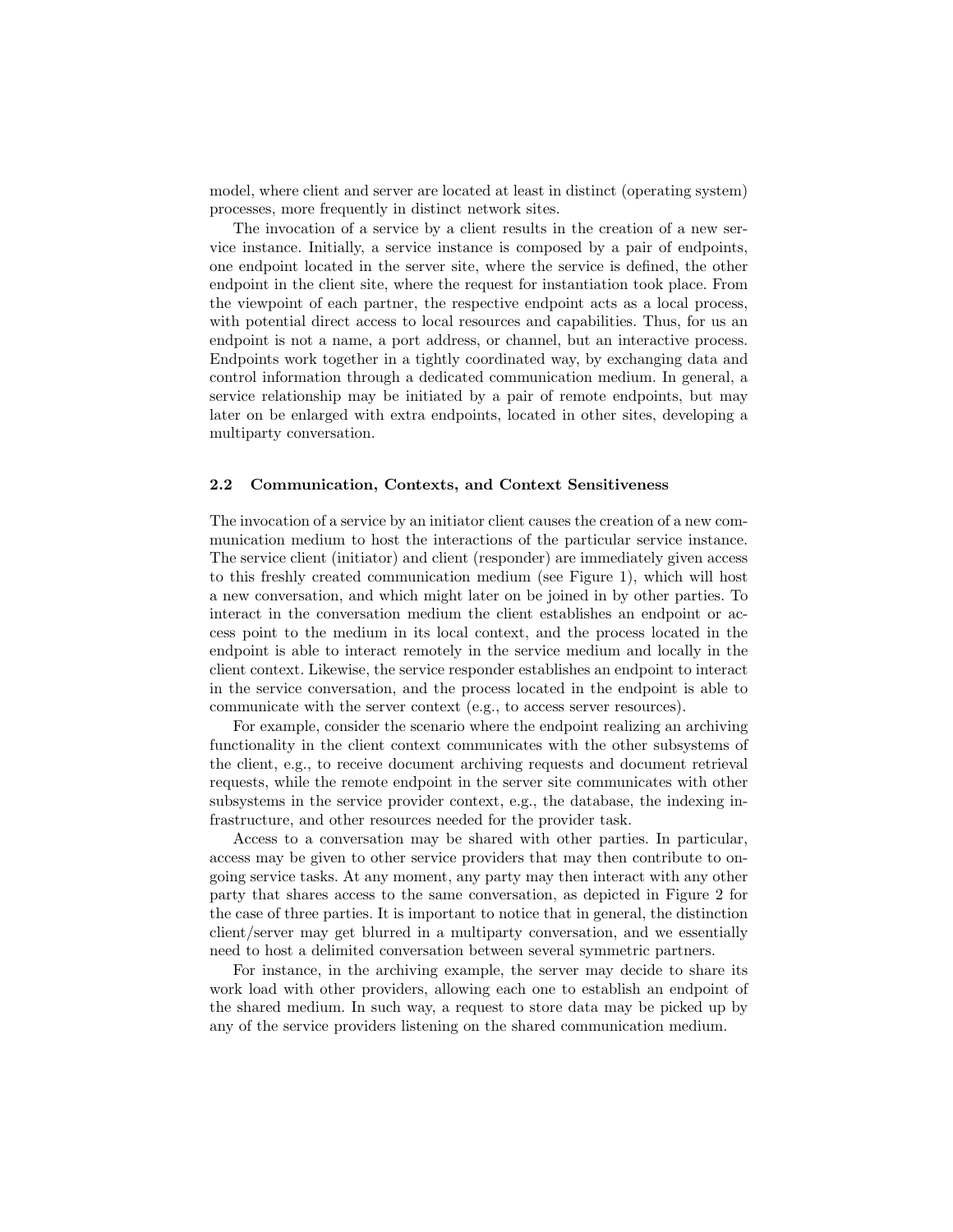

Fig. 1. Conversation initiation.



Fig. 2. Ongoing Conversation.

We understand an endpoint just as a particular case of a delimited context or scope of interaction. More generally, a context is a delimited space were computation and communication happens. A context may have a spatial meaning, e.g., as a *site* in a distributed system, but also a behavioral meaning, e.g., as *context of conversation*, or a *session*, between two or more partners. For example, the same message may appear in two different contexts, with different meanings (web services technology has introduced artifacts such as "correlation" to determine the appropriate context for otherwise indistinguishable messages).

Thus, the notion of conversation as a medium of communication which may be accessed from anywhere in the system and shared between several parties seems to be a convenient abstraction mechanism to structure the several service interactions in a service-oriented system.

The description above suggests two forms of communication capabilities. First, processes may interact if they are located in the same endpoint or in two endpoints of the same conversation. Second, interaction may occur between immediately nested endpoints. Endpoints as the one described may be nested at many levels, corresponding to subsidiary service instances, processes, etc. Notice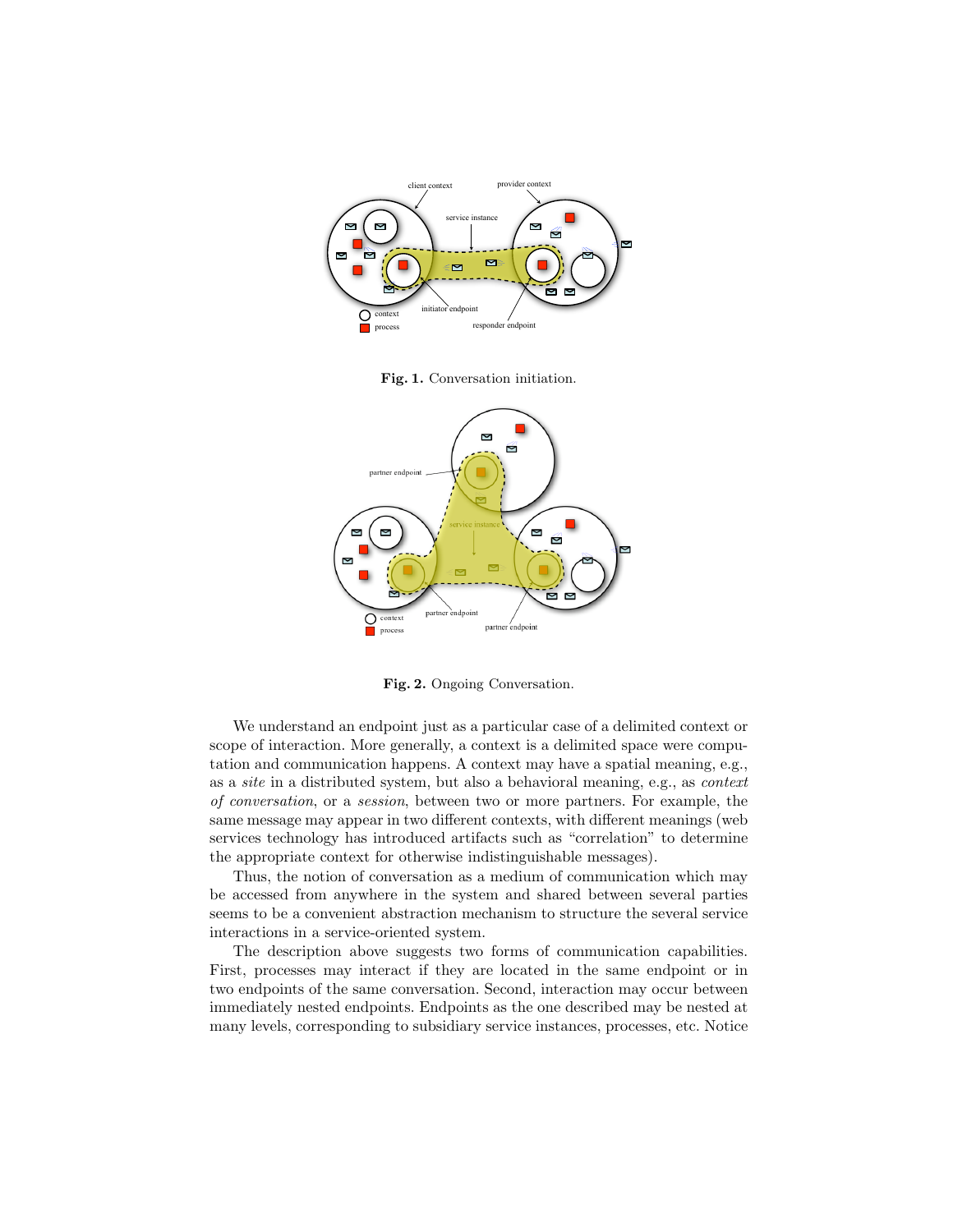

Fig. 3. Contexts and Communication Pathways.

that we do not expect communication to happen between arbitrary contexts, but rather to always fall in one of the two special cases described above: interaction inside a given conversation, and external interaction (with the immediately external context). In Figure 3 we illustrate our intended context dependent communication model, and the various forms of interaction it admits.

A context is also a natural abstraction to group and publish together closely related services, including when such services are provided by several sites. Typically, services published by the same entity are expected to share common resources; we notice that such sharing is common at several scales of granularity. Extreme examples are an object, where the service definitions are the methods and the shared context is the object internal state, and an entity such as, e.g., Amazon, that publishes several services for many different purposes; such services certainly share many internal resources of the Amazon context, such as databases, payment gateways, and so on.

Delimited contexts are also natural candidates for typing, in terms of the messages interchange patterns that may happen at its border. We would thus expect types (or logical formulas) specifying various properties of interfaces, of service contracts, of endpoint session protocols, of security policies, of resource usage, and of service level agreements, to be in general assigned to context boundaries. Enforcing boundaries between subsystems is also instrumental to achieve loose coupling of systems.

# 2.3 Loose Coupling

A service task may rely on several subsidiary services, where each one may involve a number of collaborating partners, and some local processes that control (orchestrate) the several subsidiary tasks and carry out some local functionality. Crucially to the service-oriented design, the several pieces that form the service implementation should be composed in a loosely coupled way, so as to support aimed features of service-oriented systems such as dynamic binding and dynamic discovery of partner service providers. For instance, an orchestration describing a "business process", should be specified in a quite independent way of the particular subsidiary service instances used. In the orchestration language WSBPEL [2], loose coupling to external services is enforced to some extent by the separate declaration of "partner links" and "partner roles" in processes. In the modeling language SRML [18] (inspired by the Service Component Architecture [4]),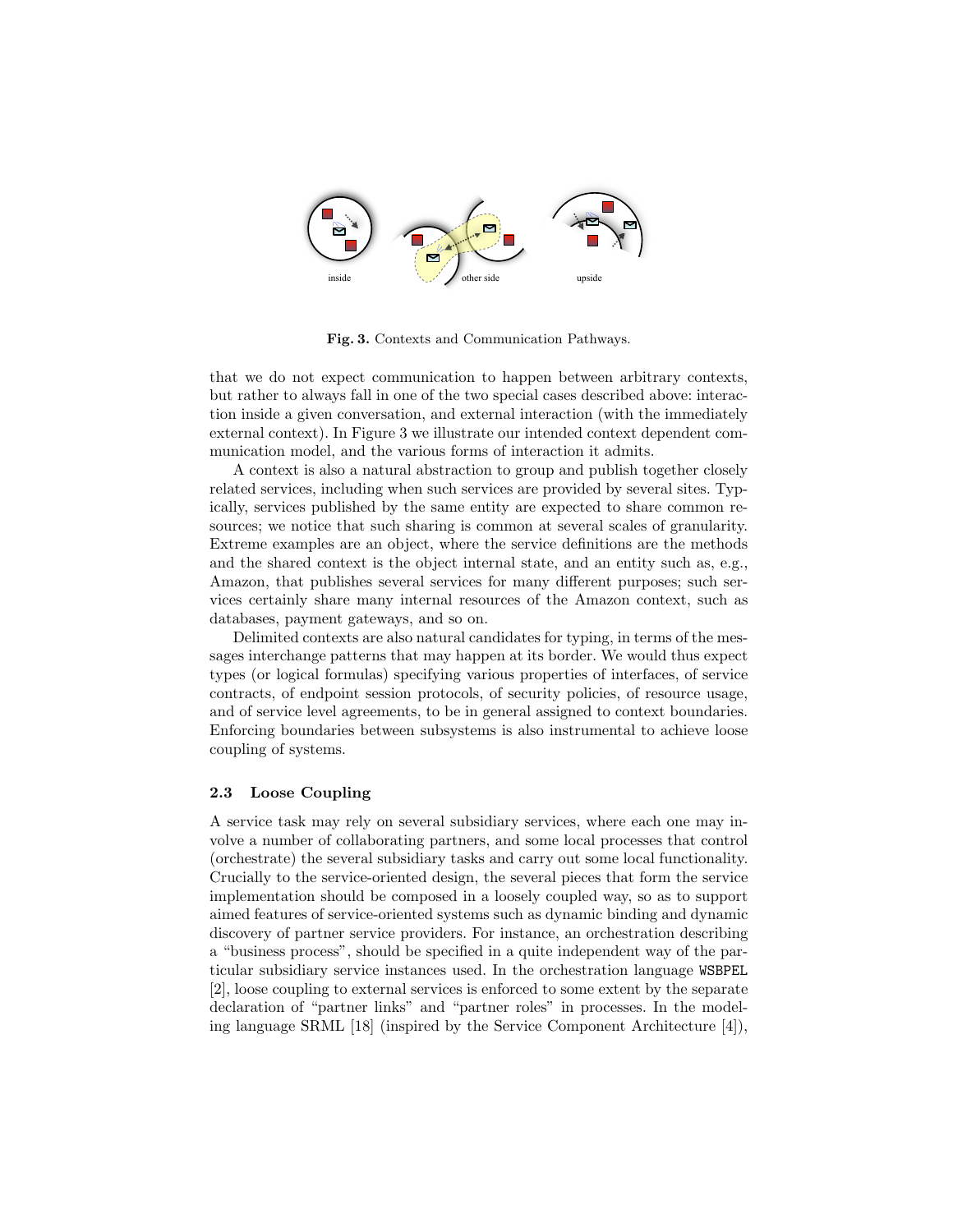the binding between service providers and clients is mediated by "wires", which describe plugging constraints between otherwise hard to match interfaces.

To support loose coupling, the specific details of a given service implementation should not be visible to external processes, so there must be a boundary between service instances and processes using them. Such boundary may be imposed by mediating processes that adapt the (implementation specific) service communication protocols to the abstract behavioral interface expected by the external context. It is then instrumental to encapsulate all computational entities cooperating in a service task in a conversation context, and allow them to communicate between themselves and the outer context only via some general message passing mechanism.

#### 2.4 Other Aspects

There are many other aspects that must be addressed in a general model of service-oriented computation. The most obvious ones include failure handling and resource disposal, security (in particular access control, authentication and secrecy), time awareness, and a clean mechanism of inter-operation. This last aspect seems particularly relevant, and certainly suggests an important evaluation criteria for any service-oriented computation model.

# 3 The Conversation Calculus

In this section, we motivate and present in detail the primitives of our calculus. After that, we present the syntax of our calculus, and formally define its operational semantics, by means of a labeled transition system.

Conversation Context A conversation context is a medium where related interactions can take place. A conversation context can be distributed in many pieces, and processes inside any piece can seamlessly talk to any other piece of the same context. Each context has a unique name (cf., a URI). We use the conversation access construct

 $n \triangleleft [P]$ 

to say that the process  $P$  is interacting in conversation n. Potentially, each conversation access will be placed at a different enclosing context. On the other hand, any such conversation access will necessarily be placed at a single enclosing context. The relationship between the enclosing context and such an access point may be seen as a caller/callee relationship, but where both entities may interact continuously.

Context Awareness A process running inside a given context should be able to dynamically become aware of the identity of the former. This capability may be realized by the construct

this $(x)$ .  $P$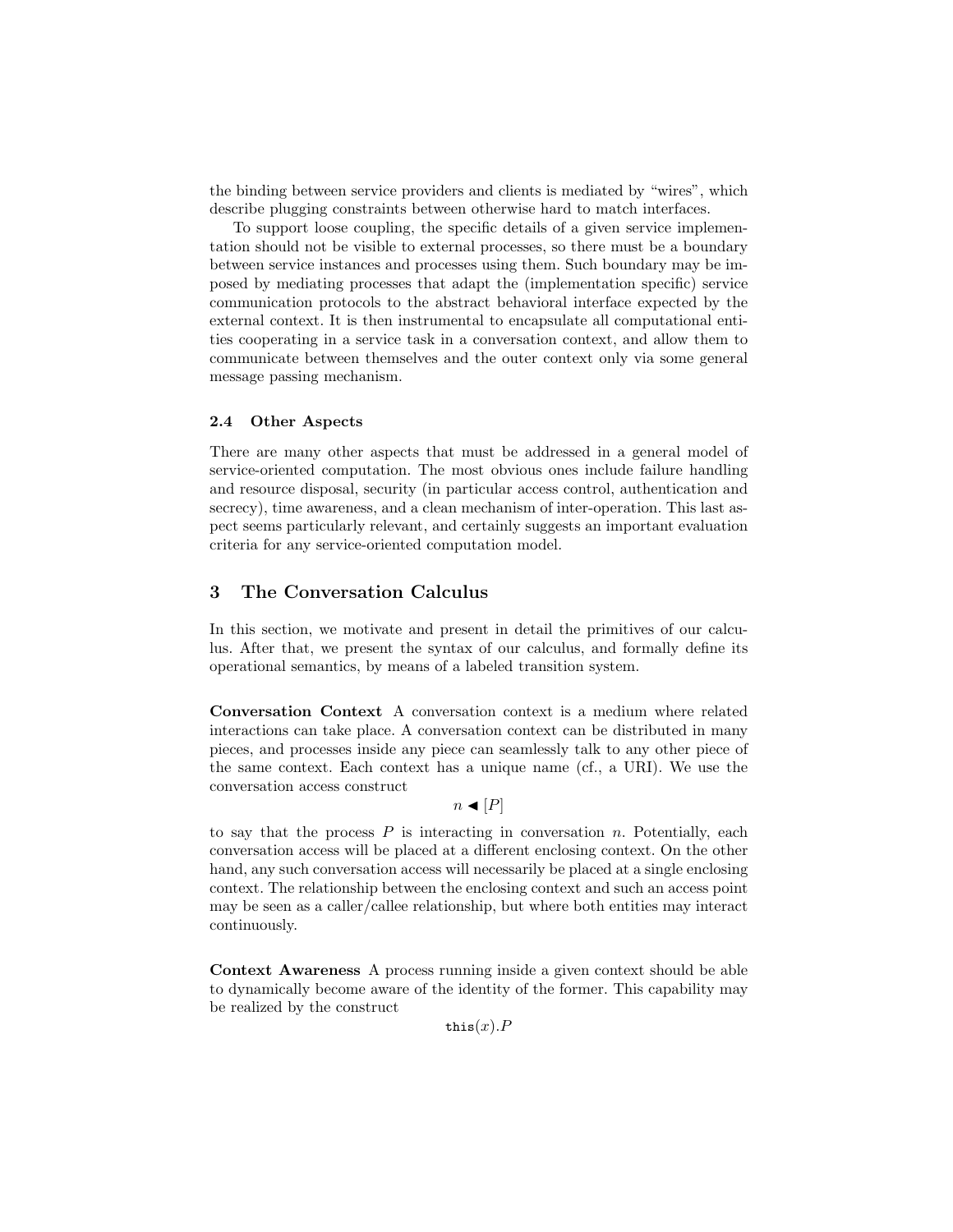The variable x will be replaced inside the process  $P$  by the name  $n$  of the current context. The computation will proceed as  $P\{x \leftarrow n\}$ . For instance the process  $c \blacktriangleleft [\text{this}(x).P]$  evolves in one computation step to  $c \blacktriangleleft [P\{x \in c\}]$ . Our context awareness primitive bears some similarity with the self or this of object-oriented languages, although of course it has a different semantics.

#### 3.1 Communication

Communication between subsystems is realized by message passing. We denote the input/output of messages from/to the current context by the constructs

$$
\texttt{label}^{\downarrow\gamma}(x_1,\ldots,x_n).P\\ \texttt{label}^{\downarrow\cdot}((v_1,\ldots,v_n).P
$$

Messages are labeled. In the output case  $(!)$ , the terms  $v_i$  represent message arguments, that is, values to be sent, as expected. In the input case (?), the variables  $x_i$  represent the message parameters and are bound in  $P$ , as expected. The target symbol  $\downarrow$  (read "here") says that the corresponding communication actions must interact in the current conversation conversation context, where the messages are being sent. Second, we denote the input/output of messages from/to the outer context by the constructs

$$
\begin{array}{c}\n\texttt{label}^{\dagger}\mathbf{?}(x_1,\ldots,x_n).F \\
\texttt{label}^{\dagger}\mathbf{?}(v_1,\ldots,v_n).P\n\end{array}
$$

The target symbol  $\uparrow$  (read "up") says that the corresponding communication actions must interact in the (uniquely determined) outer context, where "outer" is understood relatively to the context where the process exercising the action is running.

#### 3.2 Service Oriented Idioms

Although we do not introduce them natively in the language, we present some service-oriented idioms which capture typical service-oriented interaction: service definition, service instantiation and service join.

A context (a.k.a. a site) may publish one or more service definitions. Service definitions are stateless entities, pretty much as function definitions in a functional programming language. A service definition may be expressed by

#### def *ServiceName* ⇒ *ServiceBody*

where *ServiceName* is the service name, and *ServiceBody* is the process that should be executed at the service endpoint for each service instance, in other words the service body. In order to be published, such a definition must be inserted into a context, e.g.,

$$
ServiceProvide \bullet \{\text{def} ServiceName \Rightarrow ServiceBody \cdots\}
$$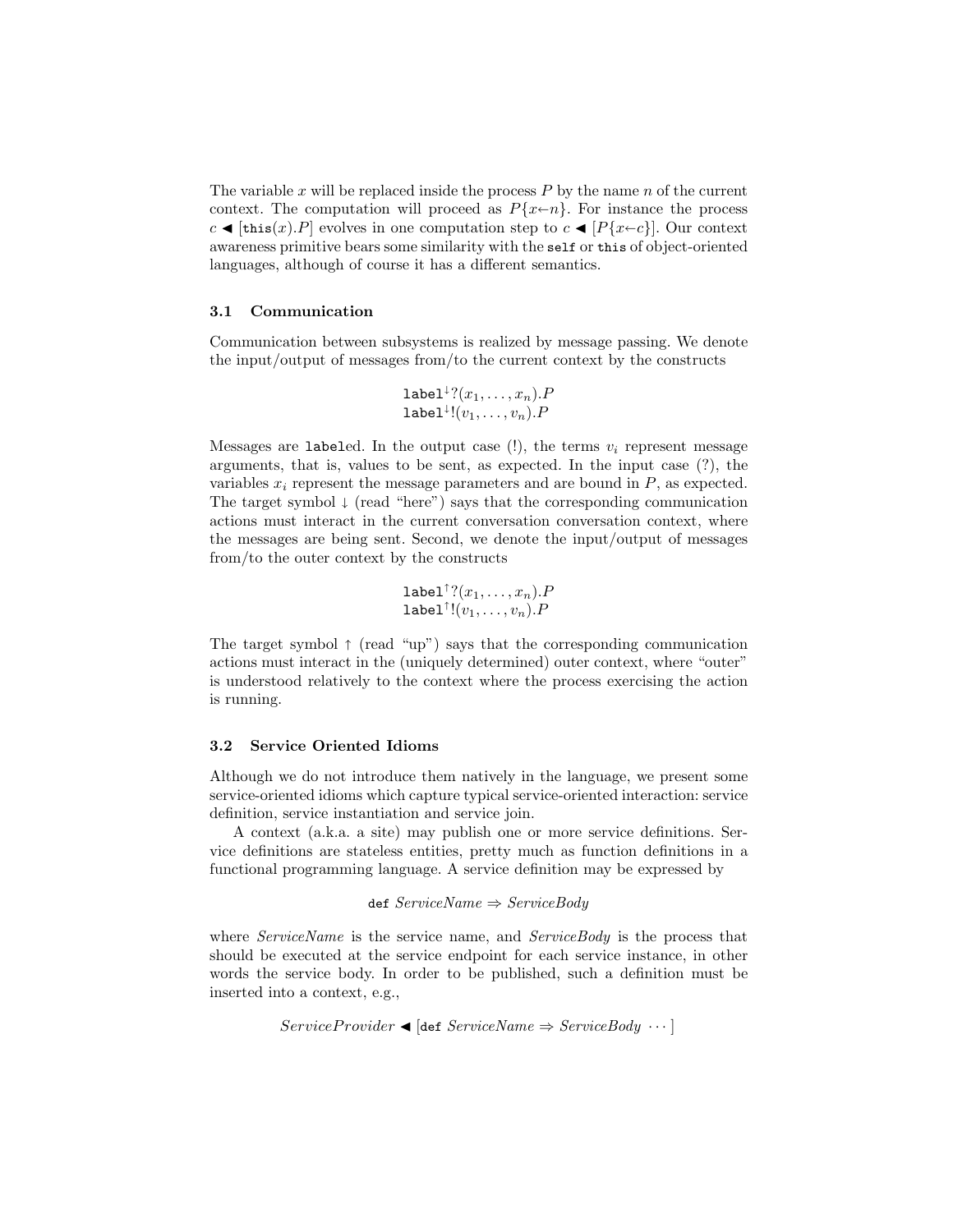Such a published service may be instantiated by means of a instantiation idiom

$$
\texttt{new}~ n \cdot ServiceName \Leftarrow ClientProtocol
$$

where  $n$  identifies the conversation where the service is published. For instance, the service defined above may be instantiated by

### new *ServiceProvider* · *ServiceName* ⇐ *ClientProtocol*

The *ClientProtocol* describes the process that will run inside the endpoint held by the client. The outcome of a service instantiation is the creation of a new globally fresh context identity (a hidden name), and the creation of two access pieces of a context named by this fresh identity. One will contain the *ServiceBody* process and will be located inside the *ServiceProvider* context. The other will contain the *ClientProtocol* process and will be located in the same context as the instance expression that requested the service instantiation.

In our model conversation identifiers may be manipulated by processes if needed (accessed via the  $\text{this}(x).P$ ), passed around in messages and subject to scope extrusion: this allows us to model collaboration between multiple parties in a single service conversation, realized by the progressive access of dynamically determined partners to an ongoing conversation. Joining of another partner to an ongoing conversation is a frequent programming idiom, that may be abstracted by:

```
join ServiceProvider · ServiceName ⇐ ContinuationProcess
```
The join and the new expression are implemented in a similar way, both relying on name passing. The key difference is that while new creates a fresh *new conversation*, join allows a service ServiceName defined at *ServiceProvider* to join in the *current conversation*, while the calling party continues interacting in the current conversation as specified by *ContinuationProcess*. So, even if the new and join are represented in a similar way, the abstract notion they realize is actually very different: new is used to start a fresh conversation between two parties (e.g., used by a client that instantiates a service) while the join is used to allow another service provider to join an ongoing conversation (e.g., used by a participant in a service collaboration to dynamically delegate a task to some remote partner). At a very high level of description the two primitives can be unified as primitives that support the dynamic delegation of tasks (either in a unary conversation or in a n-ary conversation).

#### 3.3 Exception Handling

We introduce two primitives to model exceptional behavior, in particular fault signaling, fault detection, and resource disposal, these aspects are certainly orthogonal to the previously introduced communication mechanisms. We adapt the classical try − catch− and throw− to a concurrent setting. The primitive to raise an exception is

throw.*Exception*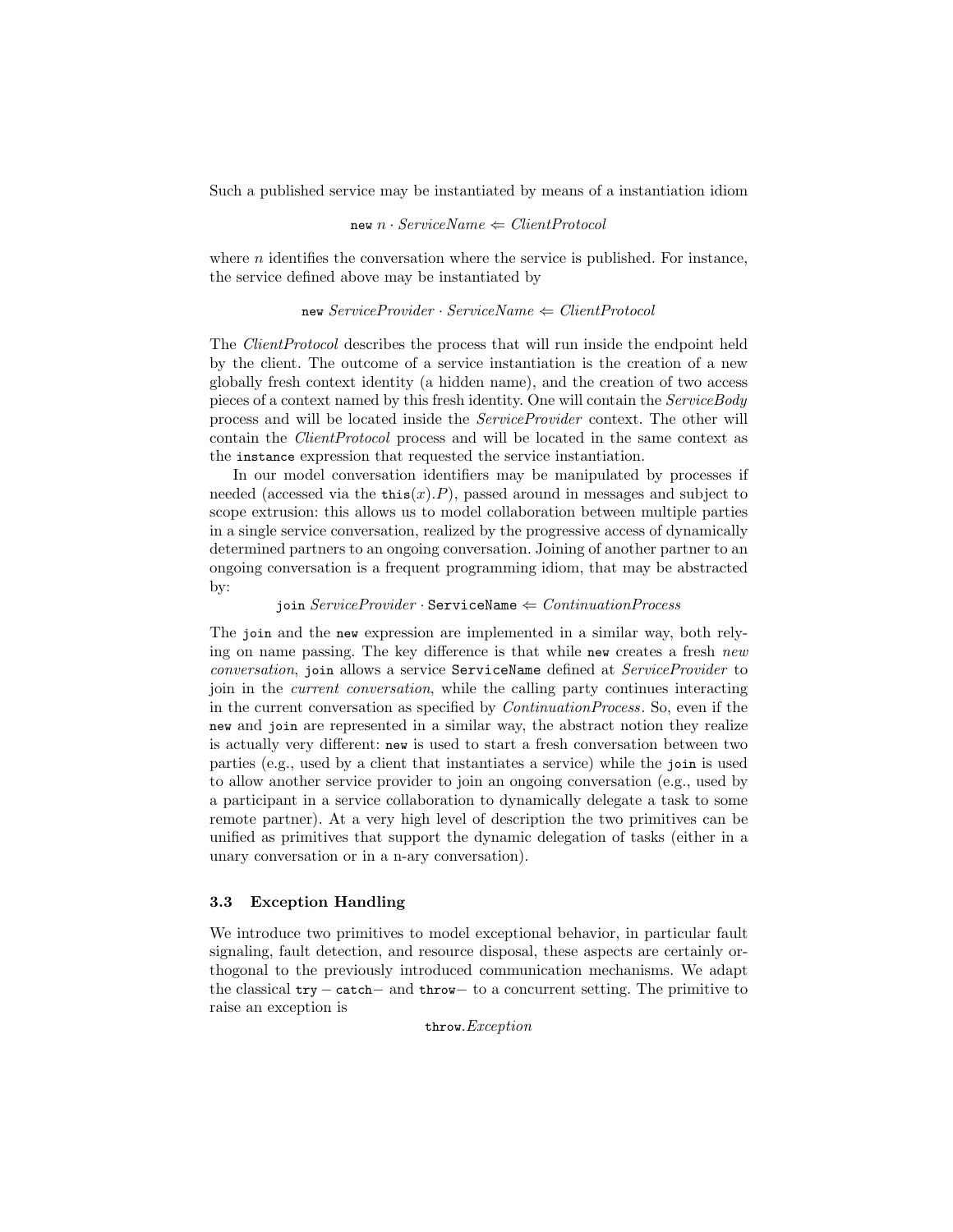This construct throws an exception with continuation the process *Exception*, and has the effect of forcing the termination of all other processes running in all enclosing contexts, up to the point where a  $try - catch block$  is found (if any). The continuation *Exception* will be activated when (and if) the exception is caught by such an exception handler. The exception handler construct

# try  $P$  catch Handler

allows a process  $P$  to execute normally until some exception is thrown inside P. At that moment, all of P is terminated, and the Handler handler process, which is guarded by try−catch, is activated, concurrently with the continuation *Exception* of the throw.*Exception* that originated the exception, in the context of a given try − catch− block. By exploiting the interaction of the *Handler* and *Exception* processes, it is possible to represent many recovery and resource disposal protocols, including compensable transactions [12].

#### 3.4 Syntax and Semantics of the Calculus

We may now formally introduce the syntax and semantics of the conversation calculus. We assume given an infinite set of names  $\Lambda$ , an infinite set of variables  $V$ , and an infinite set of labels L. We abbreviate  $a_1, \ldots, a_k$  by  $\tilde{a}$ . We use d for communication directions,  $\alpha$  for action prefixes and  $P, Q$  for processes. Notice that message and service identifiers (from  $\mathcal{L}$ ) are plain labels, not subject to restriction or binding. The syntax of the calculus is given in Figure 4.

The static core of our language is derived from the  $\pi$ -calculus [24]. We thus have 0 for the inactive process,  $P | Q$  for the parallel composition,  $(\nu a)P$  for name restriction, and rec  $\mathcal{X}.P$  and  $\mathcal{X}$  for recursion. The prefix guarded choice  $\Sigma_{i\in I}\alpha_i.P_i$  specifies a process which may exhibit any one of the  $\alpha_i$  actions and evolve to the respective continuation  $P_i$ . Processes also specify conversation accesses:  $n \triangleleft [P]$  represents a process that is accessing conversation n and interacting in it according to what P specifies.

Context-oriented actions prefixes include the output  $1^d$ !( $\tilde{n}$ ) — send names  $\tilde{n}$ in a message labeled l, to either the current or enclosing conversation (depending on *d*); the input  $1^d$ ?( $\tilde{x}$ ) — receive names and instantiate variables  $\tilde{x}$  in a message labeled l from either the current or enclosing conversation (*d*); and the context awareness primitive  $\text{this}(x)$  which allows a process to dynamically gain access to the identity of its "current"  $(\downarrow)$  conversation.

The Conversation Calculus includes two primitives for exception handling: the try  $P$  catch  $Q$  and the throw.  $P$ . The throw.  $P$  signals an exception and causes the termination of every process up to an enclosing  $\text{try } P$  catch  $Q$ , in which case P is activated. The try P catch  $Q$  behaves as process P up to the point an exception is thrown (if any), in which case process Q is activated.

The distinguished occurrences of a,  $\tilde{x}$ , and x are binding occurrences in  $(\nu a)P, \mathbf{1}^d$ ? $(\tilde{x})$ .P, and this $(x)$ .P, respectively. The sets of free  $(f_n(P))$  and bound<br> $(h_n(P))$  proposes and equipples in a proposes B and defined as sense, and an invalid  $(bn(P))$  names and variables in a process P are defined as usual, and we implicitly identify  $\alpha$ -equivalent processes.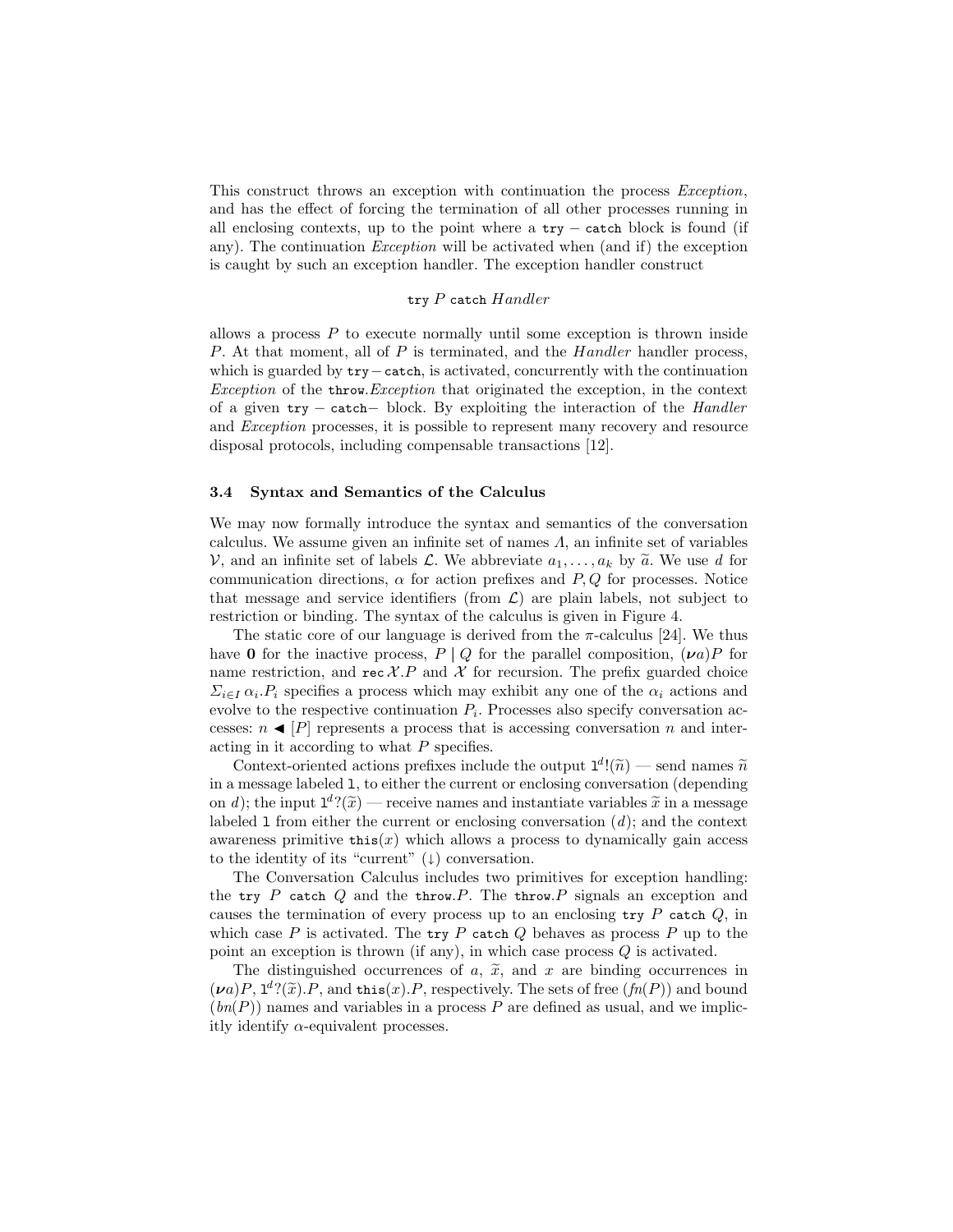| $a, b, c, \ldots \in \Lambda$<br>$x, y, z, \ldots \in V$<br>$n, v, \ldots \in \Lambda \cup \mathcal{V}$ (Identifiers)<br>$1, s \in \mathcal{L}$      | (Names)<br>(Variables)<br>(Labels)                                                                                                                                   |
|------------------------------------------------------------------------------------------------------------------------------------------------------|----------------------------------------------------------------------------------------------------------------------------------------------------------------------|
| d                                                                                                                                                    | $ ::= \downarrow   \uparrow$ (Directions)                                                                                                                            |
| $\alpha$ := $1^d!(\widetilde{n})$<br>  $1^d$ ? $(\widetilde{x})$<br>  this $(x)$                                                                     | (Output)<br>(Input)<br>(Context awareness)                                                                                                                           |
| $P,Q ::= \mathbf{0}$<br> P Q<br>$\int (\nu a) P$<br>rec $X.P$<br>$\mathcal{X}$<br>$\sum_{i\in I}\alpha_i.P_i$<br>$n \triangleleft  P $<br>throw. $P$ | (Inaction)<br>(Parallel)<br>(Restriction)<br>(Recursion)<br>(Variable)<br>(Prefix Guarded Choice)<br>(Conversation Access)<br>try P catch $Q$ (Try-catch)<br>(Throw) |

Fig. 4. The Conversation Calculus

We define the semantics of the conversation calculus via a labeled transition system. We introduce transition labels  $\lambda$  and actions  $act$ :

$$
act ::= \tau | 1d!(\widetilde{a}) | 1d!(\widetilde{a}) | \text{this}d | \text{throw} \text{ (Actions)}
$$
  

$$
\lambda ::= c \text{ act } | \text{ act } | (\nu a)\lambda \text{ (Transitions)}
$$

Actions capture internal actions  $\tau$ , message outputs  $1^d$ !( $\tilde{a}$ ) and inputs  $1^d$ ?( $\tilde{a}$ ), context identity accesses  $\text{this}^d$  and exception signals  $\text{throw.}$  Transition labels tag actions with the conversation identifier they respect to c *act* and with bound names which are emitted in the action  $(\nu a)$ ). In  $(\nu a)$  the distinguished occurrence of a is bound with scope  $\lambda$  (cf., the  $\pi$ -calculus bound output and bound input actions). A transition label containing c *act* is said to be *located at* c (or just *located*), otherwise is said to be *unlocated*. We write  $(\nu \tilde{a})$  to abbreviate a (possibly empty) sequence  $(\nu a_1) \dots (\nu a_k)$ , where the order is not important.

We adopt a few conventions and notations. We note by  $\lambda^d$  a transition label  $\lambda^d$  containing the direction  $d(\uparrow, \downarrow)$ . Then we denote by  $\lambda^{d'}$  the label obtained by replacing *d* by *d'* in  $\lambda^d$ . Given an unlocated label  $\lambda$ , we represent by  $c \cdot \lambda$  the label obtained by locating  $\lambda$  at c, so that e.g.,  $c \cdot (\nu \tilde{a})act = (\nu \tilde{a})c \cdot act$ . We assert *unloc*( $\lambda$ ) if  $\lambda$  is not located and is either an input or an output, and *loc*( $\lambda$ ) if  $\lambda$ is located and is either an input or an output. We define  $out(\lambda)$  as follows:

$$
out((\nu \widetilde{a})b \; 1^d!(\widetilde{c})) \triangleq \widetilde{c} \setminus (\widetilde{a} \cup \{b\}) \quad out((\nu \widetilde{a})1^d!(\widetilde{c})) \triangleq \widetilde{c} \setminus (\widetilde{a})
$$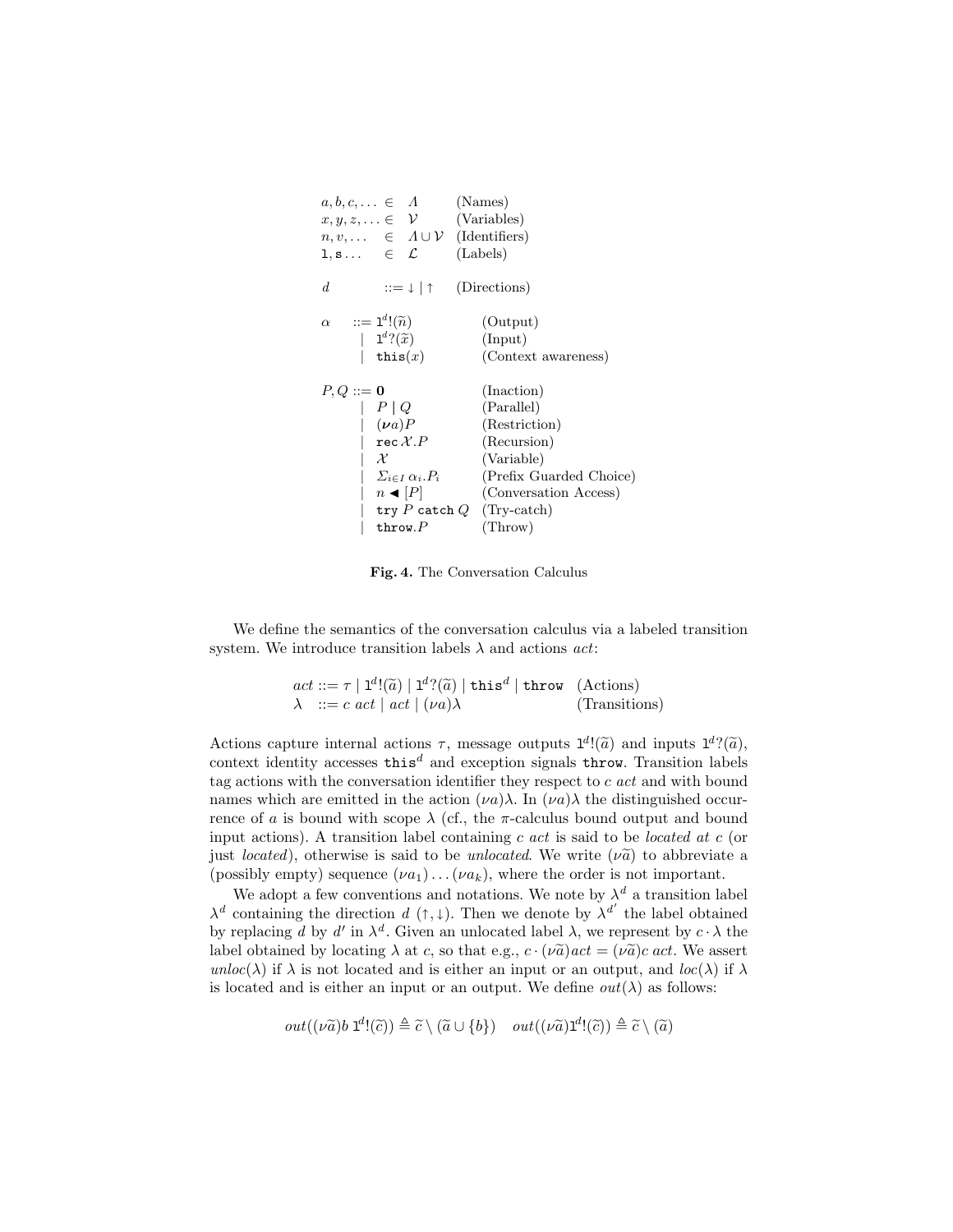and  $out(\lambda) = \emptyset$  otherwise. We use  $n(\lambda)$  and  $bn(\lambda)$  to denote (respectively) all names and the bound names of a transition label.

The labeled transition system relies on a synchronization algebra which we now introduce. Essentially, the synchronization algebra describes how two parallel processes may synchronize, specifying how any pair of transitions may be combined and what is the result of such combination. Since not all pairs of transitions represent a valid synchronization we use the  $\circ$  as the result of an invalid synchronization. We then denote by  $\lambda_1 \bullet \lambda_2$  the result of combining  $\lambda_1$  and  $\lambda_2$  via function  $\bullet$ , resulting in either a transition (in case  $\lambda_1$  and  $\lambda_2$  may synchronize) or  $\circ$  (otherwise). • is defined such that  $\lambda_1 \bullet \lambda_2 = \lambda_2 \bullet \lambda_1$  and:

$$
\begin{array}{ll}\n\mathbf{1}^{\downarrow}!(\widetilde{a}) \bullet \mathbf{1}^{\downarrow}?\widetilde{(a)} & \stackrel{\triangle}{=} \tau \\
\mathbf{1}^{\uparrow}!(\widetilde{a}) \bullet \mathbf{1}^{\uparrow}?\widetilde{(a)} & \stackrel{\triangle}{=} \tau \\
c \mathbf{1}^{\downarrow}!(\widetilde{a}) \bullet c \mathbf{1}^{\downarrow}?\widetilde{(a)} & \stackrel{\triangle}{=} \tau \\
\mathbf{1}^{\downarrow}!(\widetilde{a}) \bullet \mathbf{1}^{\uparrow}?\widetilde{(a)} & \stackrel{\triangle}{=} \text{this}^{\downarrow} \\
\mathbf{1}^{\downarrow}!(\widetilde{a}) \bullet c \mathbf{1}^{\downarrow}?\widetilde{(a)} & \stackrel{\triangle}{=} c \text{ this}^{\downarrow} \\
\mathbf{1}^{\uparrow}!(\widetilde{a}) \bullet c \mathbf{1}^{\downarrow}?\widetilde{(a)} & \stackrel{\triangle}{=} c \text{ this}^{\uparrow} \\
\mathbf{1}^{\downarrow}?\widetilde{(a)} \bullet \mathbf{1}^{\uparrow}!(\widetilde{a}) & \stackrel{\triangle}{=} c \text{ this}^{\downarrow} \\
\mathbf{1}^{\downarrow}?\widetilde{(a)} \bullet c \mathbf{1}^{\downarrow}!\widetilde{(a)} & \stackrel{\triangle}{=} c \text{ this}^{\downarrow} \\
\mathbf{1}^{\uparrow}?\widetilde{(a)} \bullet c \mathbf{1}^{\downarrow}!\widetilde{(a)} & \stackrel{\triangle}{=} c \text{ this}^{\uparrow} \\
\mathbf{1}^{\uparrow}?\widetilde{(a)} \bullet c \mathbf{1}^{\downarrow}!\widetilde{(a)} & \stackrel{\triangle}{=} c \text{ this}^{\uparrow} \\
\end{array}
$$

for some  $1, \tilde{a}, c$ , and  $\lambda_1 \bullet \lambda_2 = \circ$  otherwise. Function  $\bullet$  resolves direct synchronizations (e.g.,  $c \neq 2^{\downarrow}$ ? $(\widetilde{a}) \bullet c \neq 1^{\downarrow}(\widetilde{a})$ ) in an internal action  $\tau$ . However, since messages are context dependent, synchronizations of unlocated transitions require contextual information. So, for instance, transition labels  $1^1(\tilde{a})$  and  $c 1^1(\tilde{a})$  may synchro-<br>wise according the numerical method is the negative lebel of the setting nize, provided the current conversation is  $c$  — the resulting label c this<sup> $\downarrow$ </sup> will read the identity of the current conversation, and progress only if the identity is c. Intuitively, label c this<sup> $\downarrow$ </sup> captures a silent action of a process which may occur *provided* the process is placed in conversation c. Labels  $1^1$ ?( $\tilde{a}$ ) and  $1^{\dagger}$ !( $\tilde{a}$ ) synchronize, provided the current and enclosing conversations have the same identity — tested via label this<sup>1</sup>. Also, labels  $c$  l<sup>1</sup>?( $\tilde{a}$ ) and l<sup>1</sup>!( $\tilde{a}$ ) synchronize provided the enclosing conversation has identity  $c$  — checked via label c this<sup>†</sup>.

We may now present the labeled transition system. In Figs. 5, 6 and 7 we present the labeled transition system for the calculus. The rules presented in Figure 5 closely follow the  $\pi$ -calculus labeled transition system (see [25]). We omit the rules symmetric to (*Par* ) and (*Close*).

We briefly review the rules presented in Fig. 6: in rule (*Here*), after going through a context boundary, an  $\uparrow$  message becomes  $\downarrow$ ; in (*Loc*) an unlocated  $\downarrow$ message gets located at the context identity in which it originates; in (*Through*) a non-this located label transparently crosses the context boundary, and likewise in (*Internal*) for a  $\tau$  label; in (*ThisHere*) a this label reads the identity of the enclosing context (and matches it with the current conversation identity); in (*ThisLoc*) a c this label matches the enclosing context; in (*This*) a this label reads the current conversation identity.

As for the rules in Figure 7: in (*Throw*) an exception is signaled; in (*ThrowPar* ) and (*ThrowConv*) enclosing computations are terminated; in (*Try*) a non-throw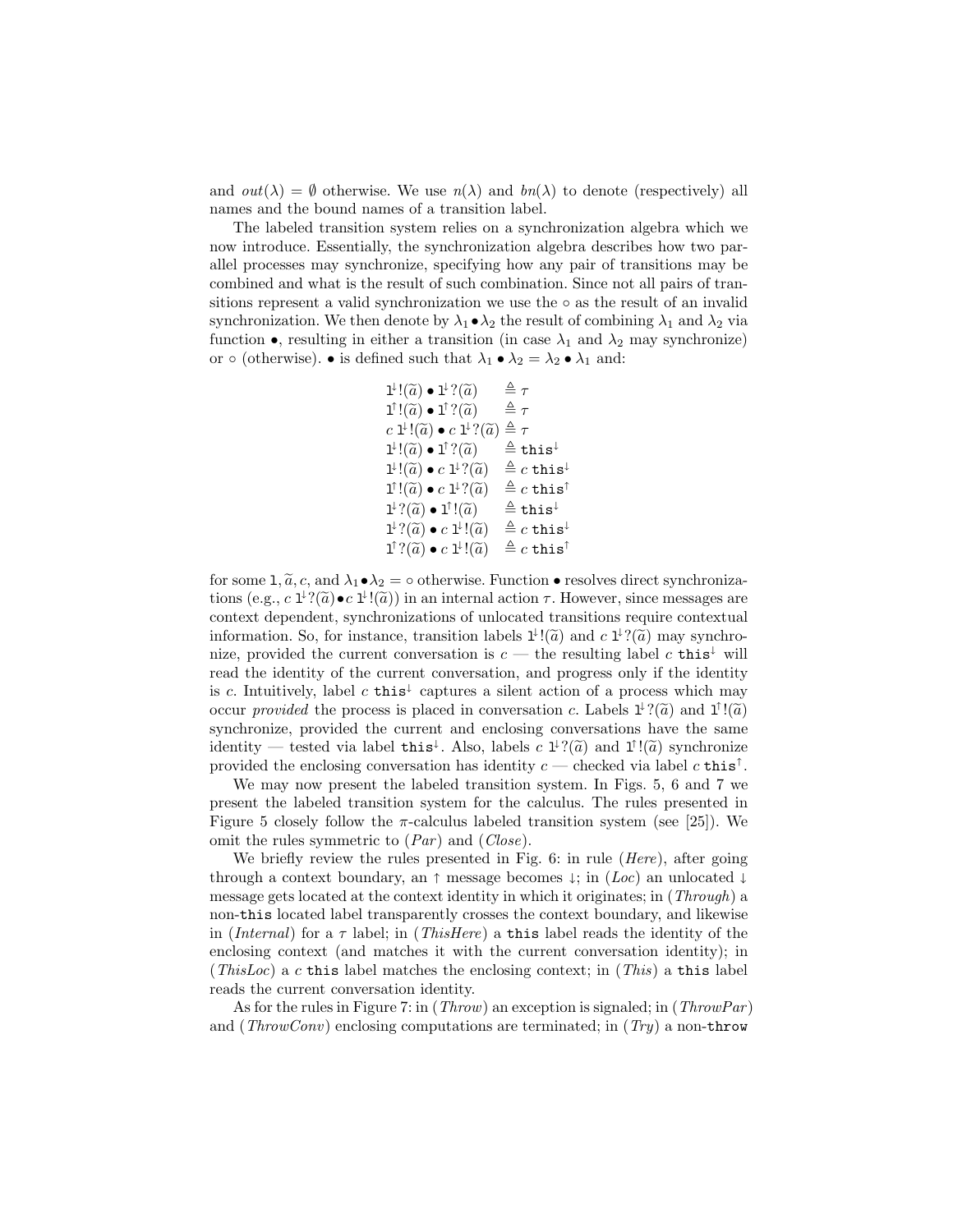$$
1^{d}!(\widetilde{a}).P \xrightarrow{1^{d}!(\widetilde{a})} P (Out)
$$
\n
$$
1^{d}?(\widetilde{x}).P \xrightarrow{1^{d}!(\widetilde{a})} P{\widetilde{x}-\widetilde{a}} (In)
$$
\n
$$
\frac{\alpha_j.P_j \xrightarrow{\lambda} Q (j \in I)}{\Sigma_{i \in I} \alpha_i.P_i \xrightarrow{\lambda} Q} (Sum)
$$
\n
$$
\frac{P\{\mathcal{X} \leftarrow \text{rec } \mathcal{X}.P\} \xrightarrow{\lambda} Q (Rec)}{\text{rec } \mathcal{X}.P \xrightarrow{\lambda} Q} (Rec)
$$
\n
$$
\frac{P \xrightarrow{\lambda} Q (a \notin n(\lambda))}{(\nu a)P \xrightarrow{\lambda} (\nu a)Q} (Res)
$$
\n
$$
\frac{P \xrightarrow{\lambda} Q (a \in out(\lambda))}{(\nu a)P \xrightarrow{(\nu a)\lambda} Q} (Open)
$$
\n
$$
\frac{P \xrightarrow{\lambda} Q ( \lambda \neq \text{throw})}{P | R \xrightarrow{\lambda} Q | R} (Par)
$$
\n
$$
\frac{P \xrightarrow{\lambda_1} P' (Q \xrightarrow{\lambda_2} Q' ( \lambda_1 \bullet \lambda_2 \neq o)}{P | Q \xrightarrow{\lambda_1 \bullet \lambda_2} P' | Q'} (Com)
$$
\n
$$
\frac{P \xrightarrow{(\nu \widetilde{a})\lambda_1} P' (Q \xrightarrow{\lambda_2} Q' ( \widetilde{a} \cap fn(P | Q) = \emptyset, \lambda_1 \bullet \lambda_2 \neq o)}{P | Q \xrightarrow{\lambda_1 \bullet \lambda_2} (\nu \widetilde{a}) (P' | Q')}
$$

Fig. 5. Transition Rules for Basic Operators.

$$
\frac{P \xrightarrow{\lambda^{\dagger}} Q \quad (c \notin bn(\lambda))}{c \blacktriangleleft [P] \xrightarrow{\lambda^{\dagger}} c \blacktriangleleft [Q]} (Here) \qquad \frac{P \xrightarrow{\lambda} Q \quad (unloc(\lambda))}{c \blacktriangleleft [P] \xrightarrow{c \lambda} c \blacktriangleleft [Q]} (Loc)
$$
\n
$$
\frac{P \xrightarrow{\lambda} Q \quad (loc(\lambda), c \notin bn(\lambda))}{c \blacktriangleleft [P] \xrightarrow{\lambda} c \blacktriangleleft [Q]} (Through) \quad \frac{P \xrightarrow{\tau} Q}{c \blacktriangleleft [P] \xrightarrow{\tau} c \blacktriangleleft [Q]} (Internal)
$$
\n
$$
\frac{P \xrightarrow{\text{this}^{\dagger}} Q}{c \blacktriangleleft [P] \xrightarrow{\text{this}^{\dagger}} c \blacktriangleleft [Q]} (ThisHere) \qquad \frac{P \xrightarrow{c \text{this}^{\dagger}} Q}{c \blacktriangleleft [P] \xrightarrow{\tau} c \blacktriangleleft [Q]} (ThisLoc)
$$
\n
$$
\text{this}(x).P \xrightarrow{c \text{this}^{\dagger}} P\{x \leftarrow c\} (This)
$$

Fig. 6. Transition Rules for Conversation Operators.

throw. P<sup>throw</sup> P (Throw)

\n
$$
\frac{P \xrightarrow{throw} R}{P | Q \xrightarrow{throw} R} (ThrowPar)
$$
\n
$$
\frac{P \xrightarrow{throw} R}{n \blacktriangleleft [P] \xrightarrow{throw} R} (ThrowConv)
$$
\n
$$
\frac{P \xrightarrow{throw} R}{\text{try } P \text{ catch } Q \xrightarrow{\tau} Q | R} (Catch)
$$
\n
$$
\frac{P \xrightarrow{\lambda} Q}{\text{try } P \text{ catch } R \xrightarrow{\lambda} \text{ try } Q \text{ catch } R} (Try)
$$

Fig. 7. Transition Rules for Exception Handling Operators.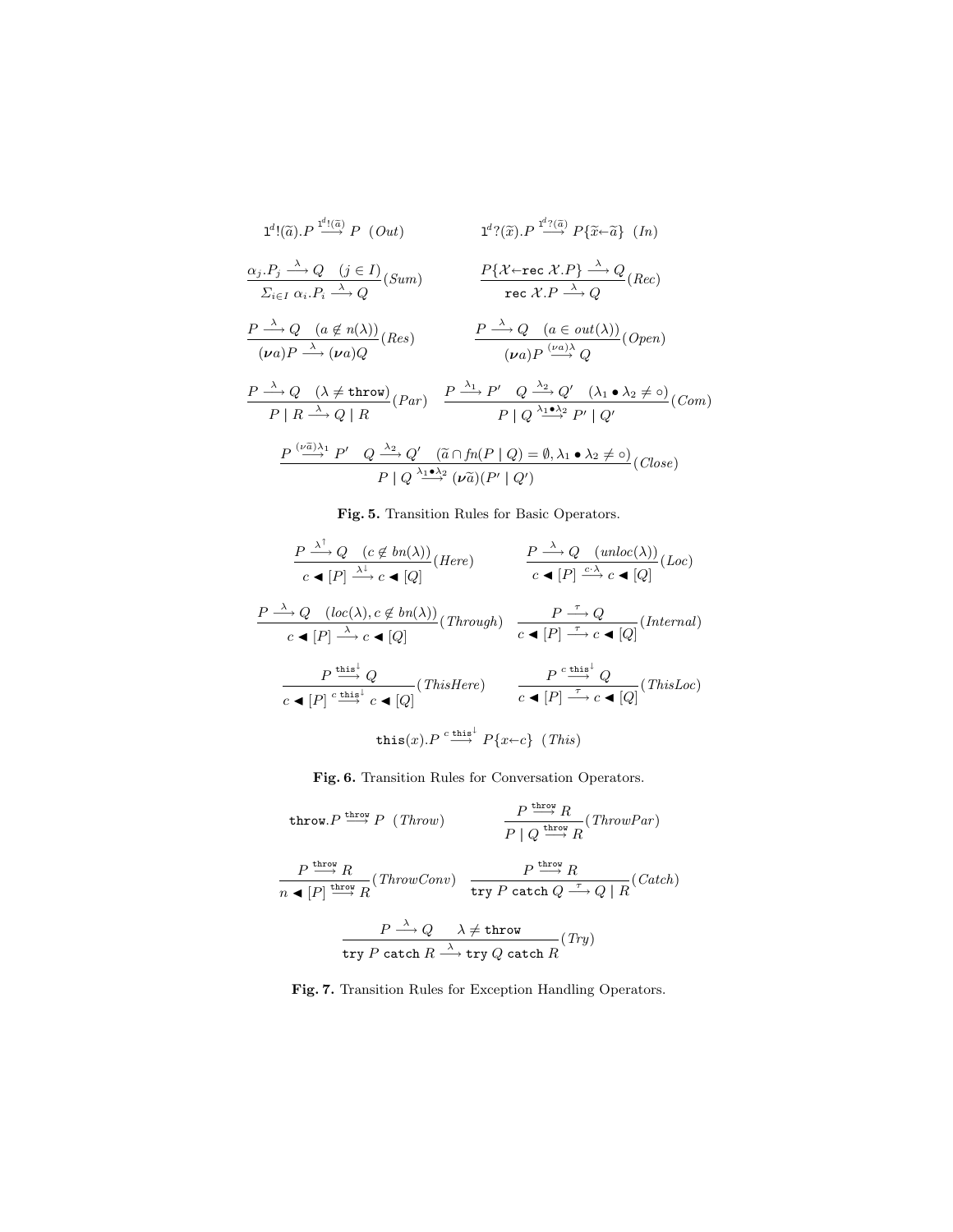| def $s \Rightarrow P$ | $\triangleq$ s <sup><math>\downarrow</math></sup> ? $(x).x \triangleleft [P]$                                    |
|-----------------------|------------------------------------------------------------------------------------------------------------------|
|                       | new $n \cdot s \Leftarrow Q \triangleq (\nu c)(n \triangleleft [s^{\downarrow}!(c)] \mid c \triangleleft [Q])$   |
|                       | join $n \cdot s \Leftarrow Q \triangleq \text{this}(x) \cdot (n \triangleleft [s^{\downarrow}!(x)] \mid Q)$      |
|                       | *def $s \Rightarrow P$ $\triangleq$ rec $\mathcal{X}.s^{\downarrow}$ ? $(x).(\mathcal{X}   x \triangleleft [P])$ |

Fig. 8. Service Idioms.

transition crosses the handler block; in (*Catch*) an exception is caught by the handler block, activating (in parallel) the continuation process and the handler.

Notice that the presentation of the transition system is fully modular: the rules for each operator are independent, so that one may easily consider several fragments of the calculus (e.g., without exception handling primitives). The operational semantics of closed systems, usually represented by a reduction relation, is here specified by  $\stackrel{\tau}{\longrightarrow}$ .

### 3.5 Representing Service-Oriented Idioms

Our core model focuses on the fundamental notions of conversation context and message-based communication. From these basic mechanisms, useful programming abstractions for service-oriented systems may be idiomatically defined, namely service definition and instantiation constructs (defined as primitives in [26]), and the conversation join construct (introduced in [13]). These constructs may be embedded in a simple way in the minimal calculus, without hindering the flexibility of modeling and analysis.

The service-oriented idioms along with their translation in lower level communication primitives is shown in Fig. 8. We specify the service definition idiom by def  $s \Rightarrow P$ , which publishes a service named s in the current conversation. Process  $P$  specifies the code that will run in the service conversation, upon service instantiation, implementing the service provider role in the conversation. The service definition is implemented in basic communication primitives as:

$$
\det s \Rightarrow P \triangleq s^{\downarrow} ?(x).x \triangleleft [P] \qquad (x \notin \text{fv}(P))
$$

Essentially, the service definition specifies a message — labeled by the name of the service  $s$  — is received, carrying the identity of the service conversation. Then, code P will run in such received conversation. Service definitions must be placed in appropriate conversation contexts (cf., methods in objects). For instance, to specify BuyService is published in the *Seller* context we write:

$$
Seller \blacktriangleleft [\text{def BuyService} \Rightarrow SellerCode]
$$

Typically, services once published are persistent in the sense they can be instantiated several times. To model such persistent services we introduce the recursive variant of service definition.

$$
\star \det s \Rightarrow P \triangleq \operatorname{rec}\mathcal{X}.s^{\downarrow}?(x).(\mathcal{X} \mid x \blacktriangleleft [P]) \qquad (x \not\in \mathit{fv}(P))
$$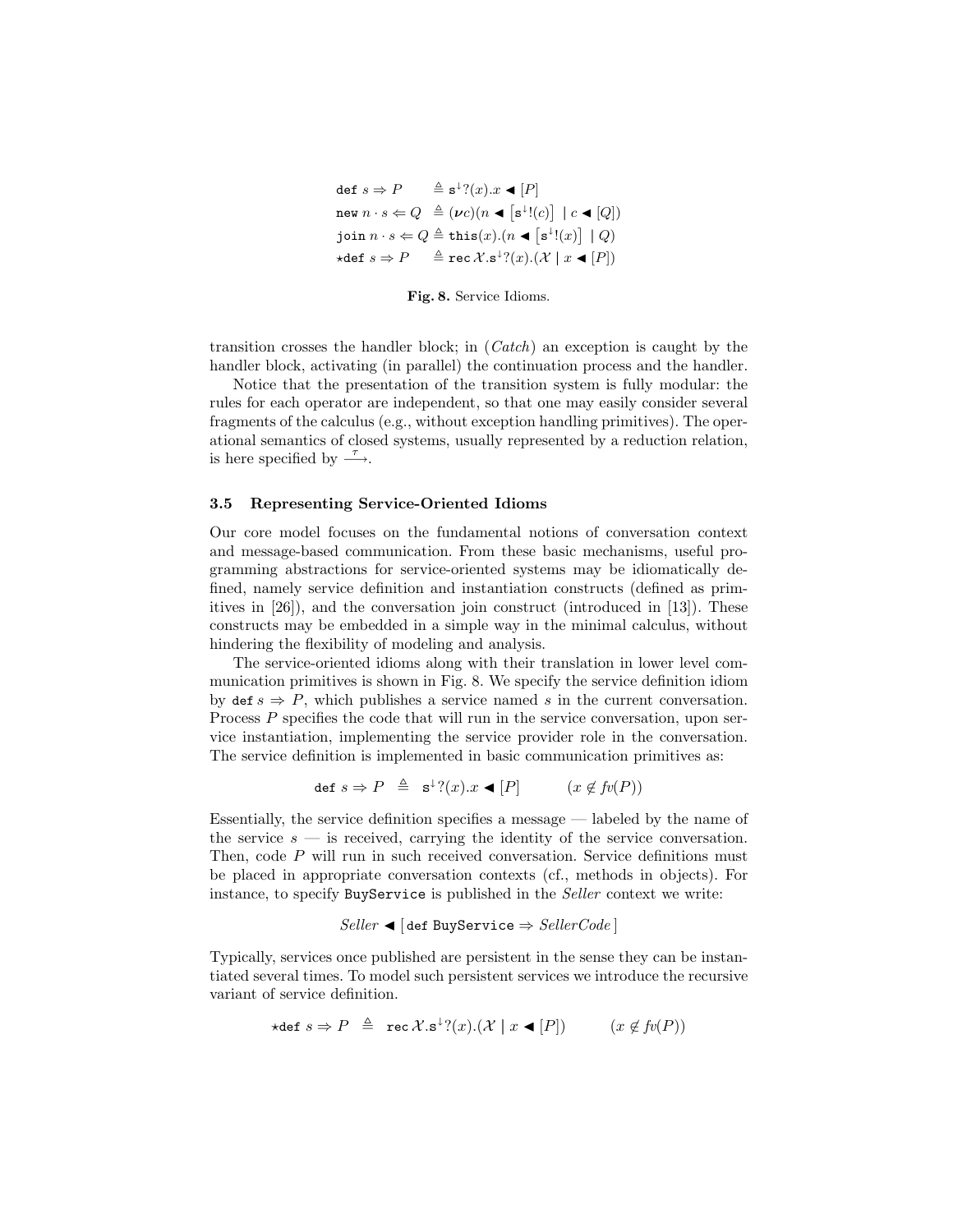Persistent service definitions are specified so as to always be ready to receive a service instantiation request, handling each request in the conversation received in each service instantiation message.

The idiom that supports the instantiation of a published service is noted by new  $n \cdot s \Leftarrow Q$ . The new idiom specifies the conversation where the service is published at  $(n)$ , the name of the service  $(s)$  and the code that will run on the service client side  $(Q)$ . A service instantiation resulting from a synchronization from a published service def and an instantiation new results in the creation of a fresh conversation that is shared between service provider and service caller. We translate the new idiom in the basic primitives of the CC as follows:

new  $n \cdot s \Leftarrow Q \triangleq (\nu c)(n \blacktriangleleft [\mathbf{s}^{\downarrow}!(c)] \mid c \blacktriangleleft [Q])$  ( $c \not\in (\mathit{fn}(Q) \cup \{n\}))$ 

The service instantiation is then realized by means of a message exchange in conversation  $n$ , where the service is published at, being the message labeled by the name of the service s and carrying a newly created name  $c$  that identifies the conversation where the service interaction is to take place. In parallel to the message output that instantiates the service, we find the code of the client role  $Q$ , running in the freshly created conversation  $c$ . Notice that  $Q$  is already active, although it has to wait for the server side to pick up the service conversation identity to start interacting in conversation c, by means of  $\downarrow$  directed messages. Notice also that process Q can interact in the conversation where the service instantiation request lies, using  $\uparrow$  directed messages.

The join idiom is implemented using the core CC primitives as follows:

join <sup>n</sup> · <sup>s</sup> ⇐ <sup>Q</sup> " this(x).(<sup>n</sup> ! " s!!(x) # *<sup>|</sup>* <sup>Q</sup>) (<sup>x</sup> (∈ (*fv*(Q) <sup>∪</sup> {n}))

The current conversation identity is accessed via the this primitive, and passed along in service message s exchanged in the conversation n where s is published at. Process Q continues to interact in the current conversation (the same that was accessed in the this).

# 4 A Sequence of Examples

In this section, we illustrate the expressiveness of our calculus through a sequence of examples. For the sake of commodity, we informally extend the language with some auxiliary primitives, e.g.,  $if - then - else$ , etc. We also use replication !, which may be simulated using recursion, anonymous contexts, defined as  $[P] \triangleq$  $(\nu a)(a \triangleleft [P])$  (where a is fresh) to isolate communication, and we omit  $\downarrow$  message directions (e.g., read?() abbreviates read<sup> $\downarrow$ </sup>?()).

# 4.1 Memory Cell

We discuss some simple examples of stateful service definition and invocation patterns, using memory cell implementations. Consider the following implemen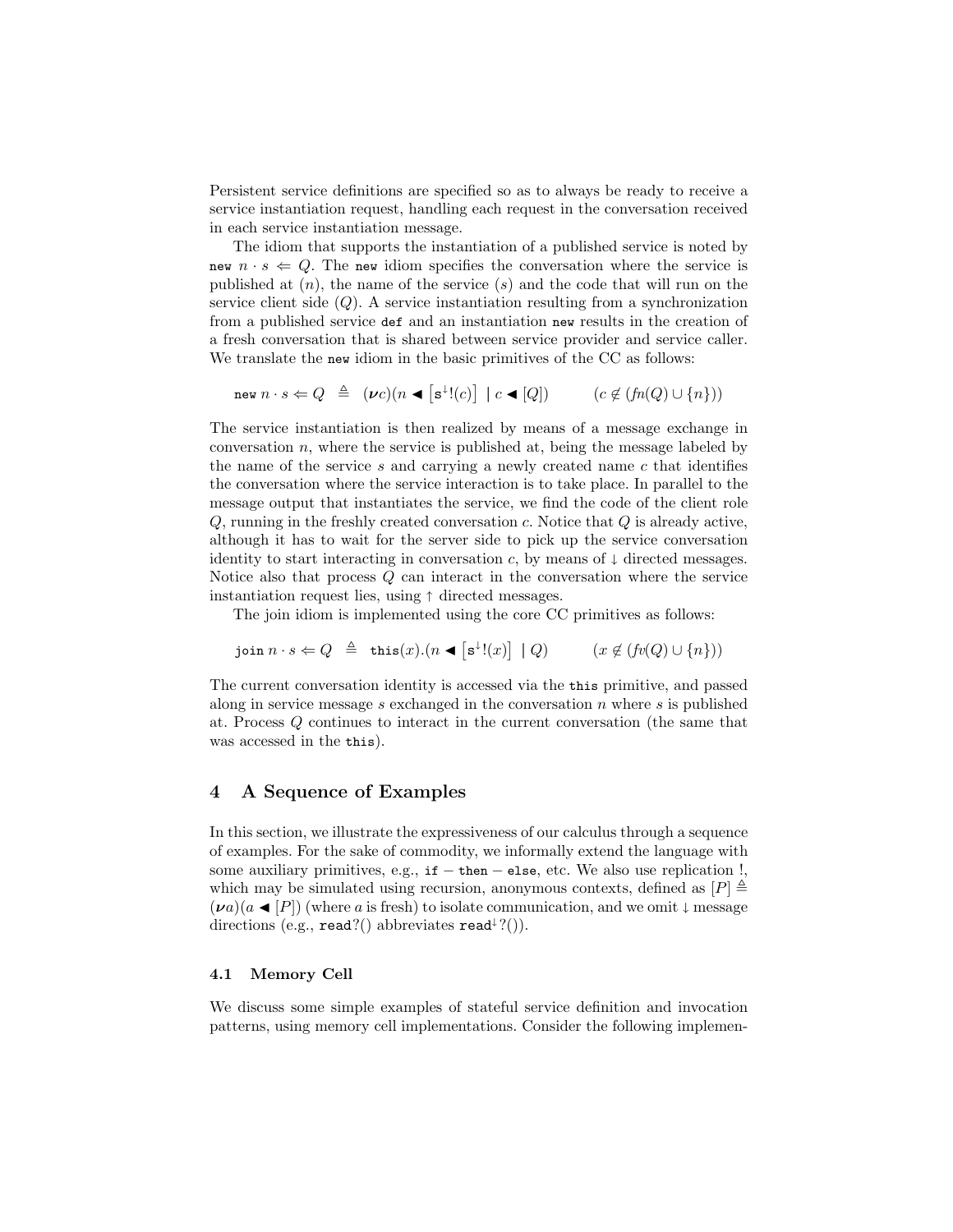tation of a memory cell service.

$$
\begin{array}{ll} \displaystyle \texttt{def Cell} \Rightarrow ( & \\ & \displaystyle \frac{!({\rm read?}().{\rm next}!() }{+} \\ & \displaystyle + \\ & \displaystyle \texttt{write?}(x).\texttt{stop}!().{\rm rec}\,\mathcal{X}.({\rm stop?}()+{\rm next?}().{\rm value}!(x).\mathcal{X}) \\ & \displaystyle \mid \\ & \displaystyle \texttt{stop?}()}) \end{array}
$$

Intuitively, each time a value is written in the cell, a process that stores the value is spawned. This process is ready to repeatedly emit the value upon request (message next), or to stop giving out the value. To read the cell value, a request for the next emission of the value is sent to the memory process. To write a new value, the installed memory process is stopped, and another process which stores the new value is spawned (notice that since the first write does not have to stop any memory process, the respective stop message is collected separately).

We show how to instantiate the Cell service so to create a delegate cell process in the current context. The delegate accepts put and get messages from the client context, and replies to each get message with a reply message to the context. It provides the memory cell functionality delegation to the remote service  $FreeCellsInc \blacktriangleleft$  Cell.

$$
\begin{array}{ll}\n\texttt{new} \textit{FreeCellsInc} \cdot \texttt{Cell} < \\
& \quad \ !(\texttt{put}^\uparrow? (x).\texttt{write}!(x) \\
& + \\
& \quad \ \ \texttt{get}^\uparrow?().\texttt{read}!(). \texttt{value} ?(x).\texttt{reply}^\uparrow!(x))\n\end{array})
$$

A process in the context may then use the created service instance as follows:

put! $(value), get!()$ .reply? $(x)$ .proceed! $(x)$ 

To show how the system evolves, let us consider the composition of the Cell service provider and user, placing the provider in the *FreeCellsInc* context:

*FreeCellsInc*  $\triangleleft$  [ def Cell  $\Rightarrow$  (  $!(\text{read}?().\text{next}!()$  $^{+}$  $\mathtt{write?(}x\mathtt{).stop!}()$ .rec  $\mathcal{X}.(\mathtt{stop?}() + \mathtt{next?}()$ .value! $(x).\mathcal{X})$ *|* stop?() ] *|* new  $FreeCellsInc \cdot \text{Cell} \Leftarrow (!(\text{put}^{\uparrow}?(x).\text{write}!(x)$  $^{+}$  $\mathtt{get}^\dagger ?().\mathtt{read}!().\mathtt{value}?(x).\mathtt{reply}^\dagger !(x)))$ *|*  $\texttt{put}!(value).\texttt{get}!(). \texttt{reply}?(x). \texttt{proceed}!(x)$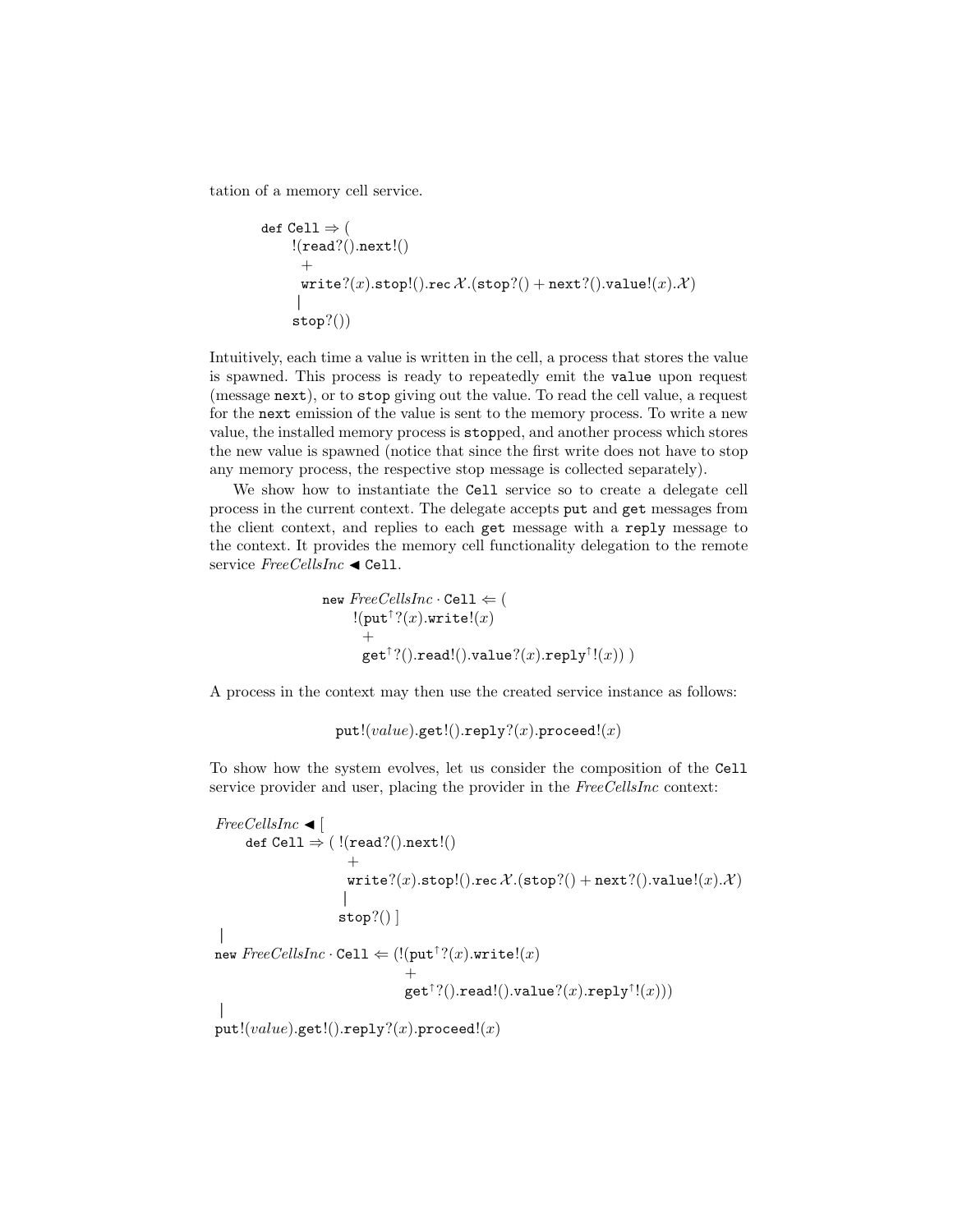By translating the service idioms into their lower level representation we obtain: *FreeCellsInc* ! [

Cell?(y).y ! [ !(read?().next!() + write?(x).stop!().rec X .(stop?() + next?().value!(x).X ) *|* stop?() ] ] *|* (νc)(*FreeCellsInc* ! [Cell!(c)] | c ! [ !(put"?(x).write!(x) + get"?().read!().value?(x).reply"!(x)) ] ) *|* put!(value).get!().reply?(x).proceed!(x)

Service provider and client may synchronize in the Cell service message, being (fresh) name c passed in the message which allows the service provider to gain access to the conversation.

$$
(vc)(FreeCellsInc \blacktriangleleft [\n c \blacktriangleleft?().next!(\n +\n write?(x).stop!().rec \mathcal{X}.(stop?() + next?().value!(x).\mathcal{X})\n | {\n stop?()} |\n }\n\nc \blacktriangleleft [ !(put^{\uparrow}?(x).write!(x)\n +\n get^{\uparrow}?().read!().value?(x).reply^{\uparrow}!(x)) | )\n | {\n put!(value).get!().reply?(x).procedure!(x)\n}
$$

The service client instance and the process using it interact in message put (notice the  $\uparrow$  direction), activating a cell write.

$$
(vc)(FreeCellsInc \blacktriangleleft [\begin{array}{l} \ \\ c \blacktriangleleft \end{array} ](\text{read?}().next!() \\ \qquad + \\ \hspace{1.5cm} \text{write?}(x).\text{stop}!().{\text{rec}}~\mathcal{X}.(\text{stop?}()+\text{next?}().{\text{value}}!(x). \mathcal{X}) \\ \qquad \qquad [\hspace{1.5cm} \text{stop?}()\hspace{1.5cm}] \\ c \blacktriangleleft \text{ [ } !(\text{put*}? (x).\text{write!}(x) + \text{get*?}().{\text{read}!}().{\text{value?}(x).}\text{reply*}! (x)) \\ \qquad \qquad [\hspace{1.5cm} \text{write!}(value) \hspace{1.5cm}] ) \\ \qquad \qquad [\text{write!}(value) \hspace{1.5cm}] \\ \qquad \qquad [\text{get!}().{\text{reply?}(x).}\text{proceed!}(x) \end{array}
$$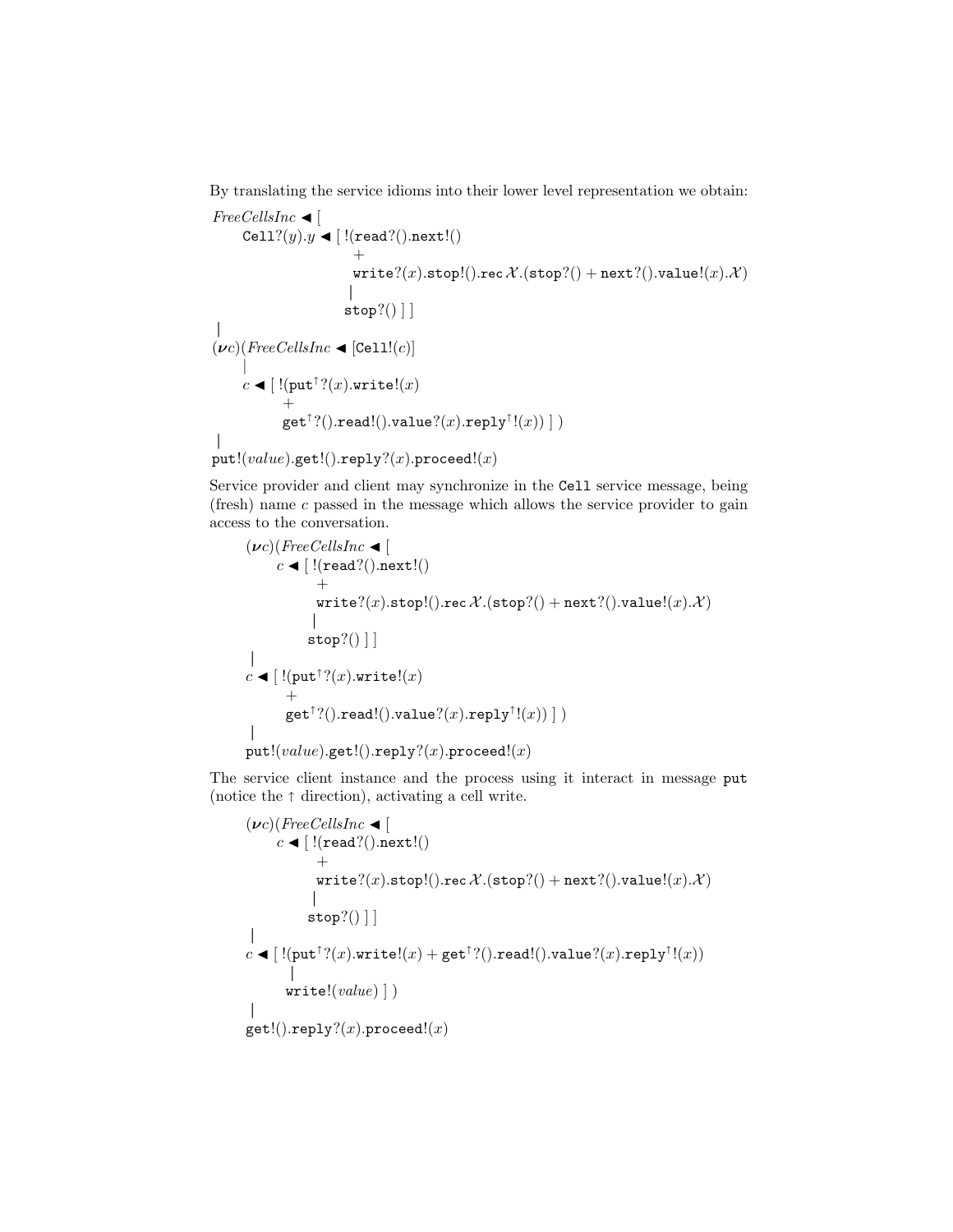At this point, service provider and client instances exchange message write in the service conversation  $c$ , after which message stop is exchanged.

(νc)(*FreeCellsInc* ! [ c ! [ !(read?().next!() + write?(x).stop!().rec X .(stop?() + next?().value!(x).X ) *|* rec X .(stop?() + next?().value!(*value*).X ) ] ] *|* c ! [ !(put"?(x).write!(x) + get"?().read!().value?(x).reply"!(x)) ] ) *|* get!().reply?(x).proceed!(x)

Then, the get message is exchanged between service client instance and its user process, activating a cell read.

$$
(\nu c)(FreeCellsInc \blacktriangleleft [\begin{matrix} 1\\ c \blacktriangleleft ? \end{matrix}().next!()\\ +\\ \text{write?}(x).stop!().rec \mathcal{X}.(stop?() + next?().value!(x).\mathcal{X})\\ |\\ rec \mathcal{X}.(stop?() + next?().value!(value).\mathcal{X})]] \end{matrix}]
$$
  

$$
c \blacktriangleleft [!(put^{\uparrow}?(x).write!(x) + get^{\uparrow}?().read!().value?(x).reply^{\uparrow}!(x))\\ |\\ read!().value?(x).reply^{\uparrow}!(x))])
$$

At this point, service provider and client exchange message read, after which message next is exchanged and the value emission is activated.

(νc)(*FreeCellsInc* ! [ c ! [ !(read?().next!() + write?(x).stop!().rec X .(stop?() + next?().value!(x).X ) *|* value!(*value*).rec X .(stop?() + next?().value!(*value*).X ) ] ] *|* c ! [!(put"?(x).write!(x) + get"?().read!().value?(x).reply"!(x)) *|* value?(x).reply"!(x)) ] ) *|* reply?(x).proceed!(x)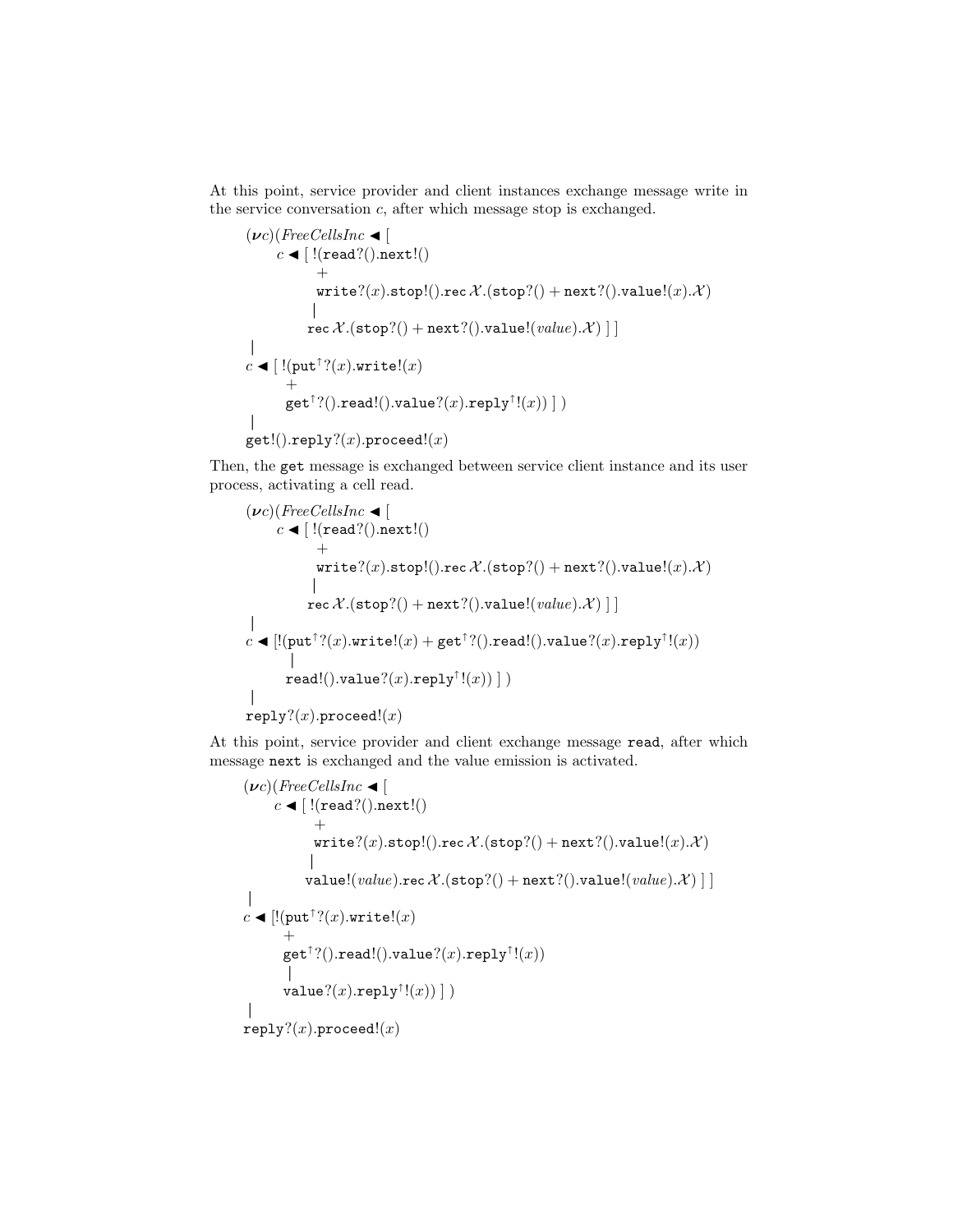Now, the value message is exchanged, after which message reply carrying the initially written value is picked up by the user process allowing it to proceed.

### 4.2 Dictionary

In the next example, we use a toy dictionary service to discuss the possible need of correlating messages belonging to different interaction contexts. A possible instantiation of such a service may be expressed thus:

$$
\begin{array}{ll}\n\texttt{new} \,\, \textit{FreeBagsCo}\cdot\texttt{Dict} & \in \\
& \quad \ \ \, !(\texttt{put}^\dagger?(\textit{key},x).\texttt{store}!(\textit{key},x) \\
& + \quad \quad \ \ \, \texttt{get}^\dagger?(\textit{key}).\texttt{get}!(\textit{key}).\texttt{value}?(x).\texttt{reply}^\dagger!(x) \\
& )\n\end{array}
$$

If the generated instance is to be solicited by several concurrent get requests, some form of correlation may be needed, in order to route the associated reply answers to the appropriate contexts. In this case, we set the get message to play the role of an initiator message, now receiving also a reference  $r$  to the context of interaction (associated to getting the dictionary entry associated to the indicated key).

$$
\begin{aligned}\n&\quad \text{new } \textit{FreeBagsCo} \cdot \text{Dict} \Leftarrow ( \\
&\quad !(\text{put}^1?(\textit{key}, x). \text{store}!(\textit{key}, x) \\
&+ \quad \text{get}^1?(r, \textit{key}). \text{get}!(\textit{key}). \text{value} ?(x).r \blacktriangleleft [\text{reply}!(x)]\n\end{aligned}
$$

Now, the reply message is sent inside the appropriate conversation context  $r$ , the one that relates to the initial get. A process in the context may then use the service instance by following the appropriate intended protocol, e.g.:

$$
\texttt{put}!(key, value).(\nu r)(\texttt{get}(r, key).r \blacktriangleleft [\texttt{reply}?(x). \texttt{proceed}^(!(x)])
$$

Here, we are essentially in presence of a familiar form of continuation passing.

In this case, we have generated a new special context  $r$  in order to carry out the appropriate conversation. In many situations we would like just to correlate the subsidiary conversation with the current context, without having to introduce a new special context. In this case, we may write the (perhaps more natural) code, that will have the same effect as the code above:

```
put!(key, value).this(currentC).get(currentC, key).reply?(x).procedure!(x)
```
Remember that the  $\text{this}(x)$ . P (context-awareness) primitive binds x in P to the identity of the current context.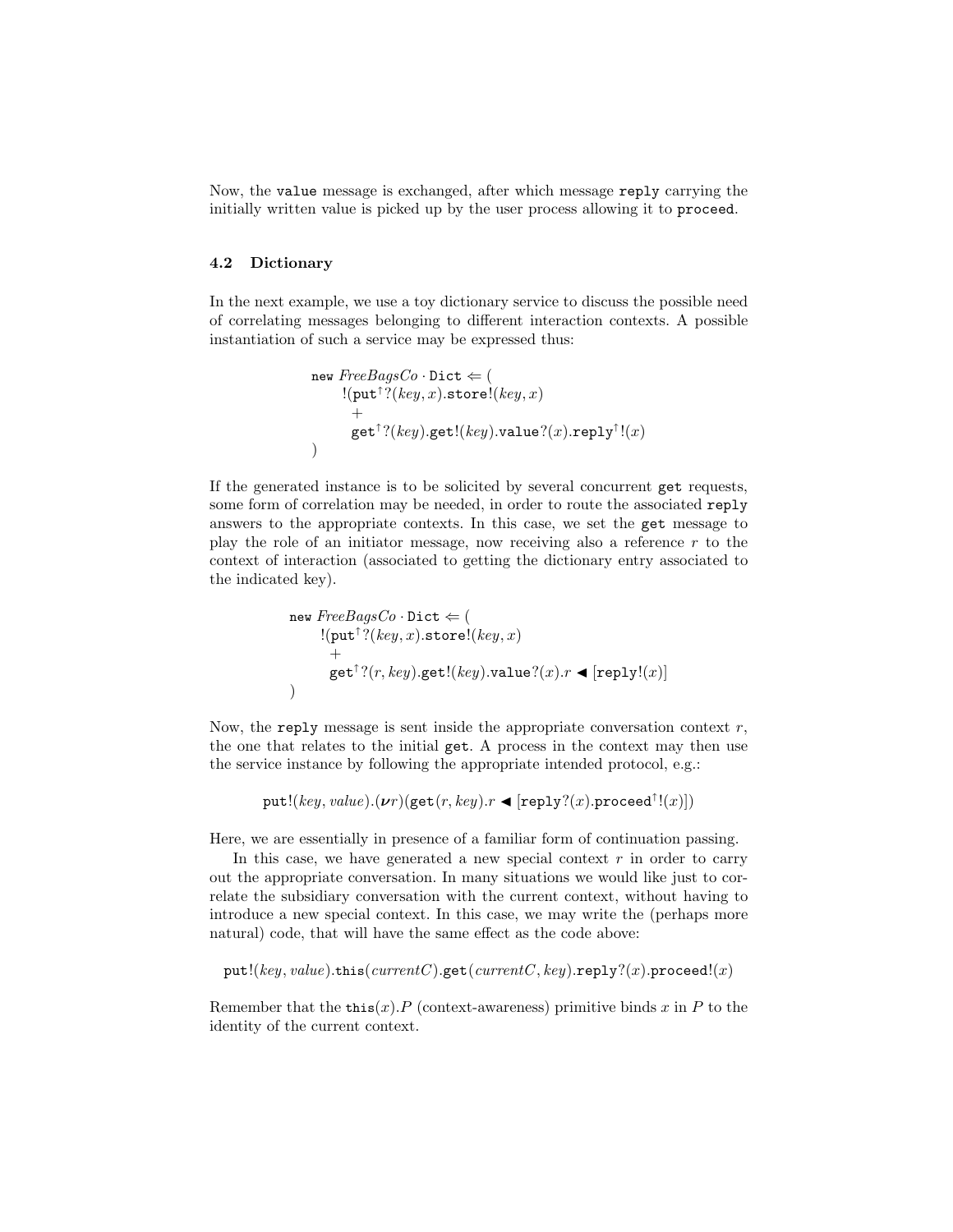### 4.3 Service Provider Factory

We revisit the memory cell example, and provide a different realization. In this case, we would like to represent each cell as a specific service provider, such that the Read and Write operations are now services, rather than operations of a particular service as shown above. A cell (named  $n$ ) may be be represented by the context:

```
Cell(n) \triangleq n \blacktriangleleft [ def Read \Rightarrow value<sup>†</sup>?(x).value!(x) \middef Write \Rightarrow value?(x).value<sup>†</sup>!(x) ]
```
We may now specify a memory cell factory service.

```
CellFactoryService \triangleq def NewCell \Rightarrow (\nu a)(Cell(a) | replyCell!(a))
```
To instantiate the cell factory service, and drop a theCell message with a fresh cell reference  $(c)$  in the current context, we may write:

```
new FreeCellsInc \cdot NewCell \Leftarrow replyCell?(x) \cdot theCell!(x)
```
The newly allocated cell service provider is allocated in the *FreeCellsInc* context, as expected. To use the cell one may then write, e.g.,

```
theCell(c).(
· · ·
new c \cdot Read \Leftarrow \cdots| · · ·
new c \cdot Write \Leftarrow \cdots\cdots
```
This usage pattern for services, where service instantiation corresponds to some form of task delegation rather that process delegation, is closer to a distributed object model than to a service-oriented model. In any case, it is interesting to be able to accommodate this usage pattern as a special case, not only for the sake of abstract generality, but also because it will certainly turn out useful in appropriate scenarios.

#### 4.4 Exceptions

We illustrate a few usage idioms for our exception handling primitives. In the first example, the service Service is instantiated on site *Server*, and repeatedly re-launched on each failure – failure will be signaled by exception throwing within the local protocol *ClientProto*, possibly as a result of a remote message.

```
rec Restart.
 try
   new Server · Service ⇐ ClientProto
  catch Restart
```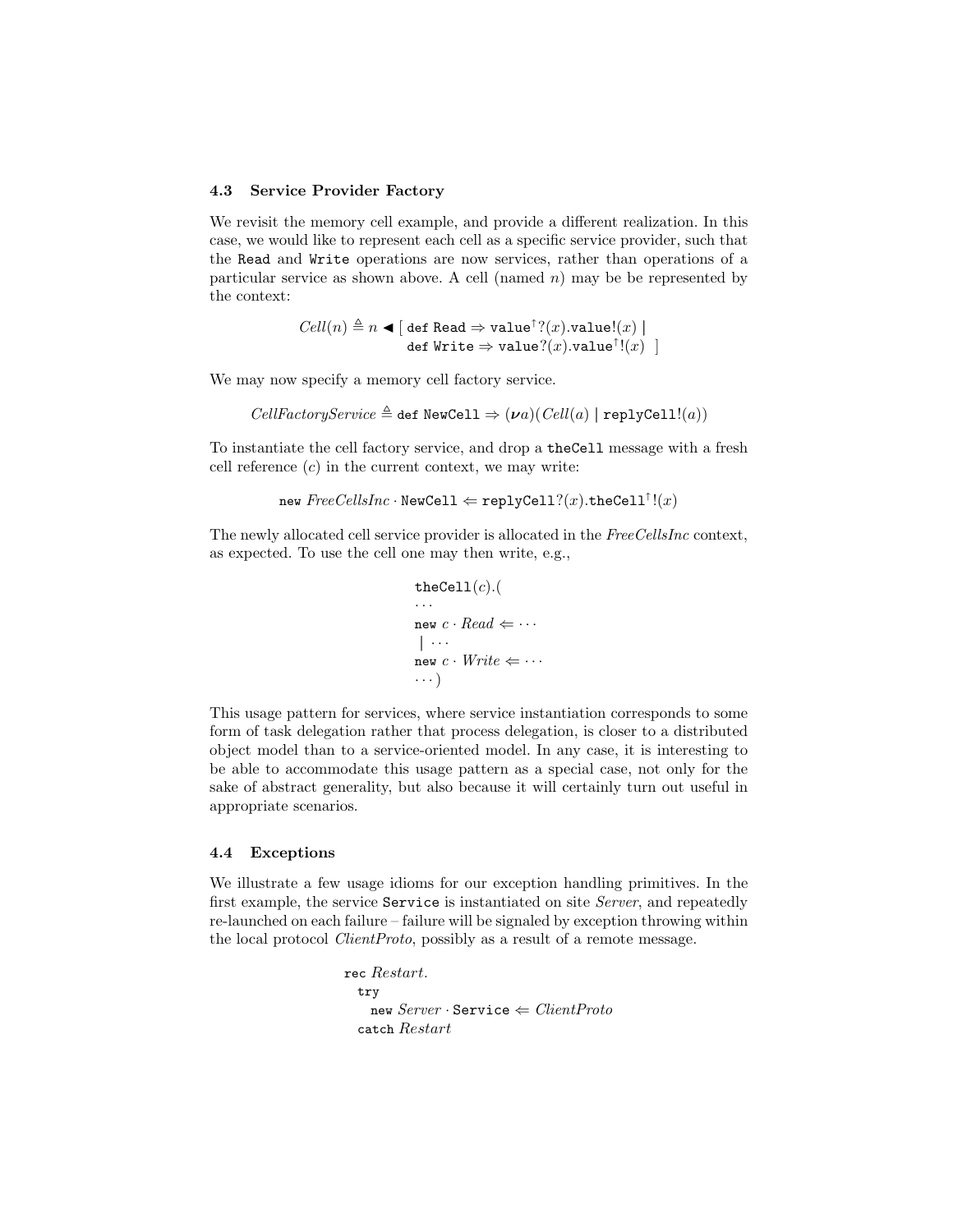A possible scenario of remote exception throwing is illustrated below.

```
Server \triangleleftdef Interruptible \Rightarrowstop?().urgentStop!().throw |
      . . . ServiceProto . . .]
new Server · Interruptible \LeftarrowurgentStop?().throw |
    . . . ClientProto . . .
```
Here, any remote endpoint instance of the Interruptible service may be interrupted by the service protocol *ServiceProto* by dropping a message stop inside the endpoint context. In this example, such a message causes the endpoint to send an urgentStop message to the client side, and then throwing an exception, which will cause abortion of the service endpoint. On the other hand, the service invocation protocol will throw an exception at the client endpoint upon reception of urgentStop. Notice that this behavior will happen concurrently with ongoing interactions between *ServiceProto* and *ClientProto*. In this example, the exception issued in the server and client endpoints will have to be managed by appropriate handlers in both sites. In the next example, no exception will be propagated to the service site, but only to the remote client endpoint, and as a result of any exception thrown in the service protocol *ServiceProto*.

```
Server \triangleleftdef Interruptible ⇒
     try
       ServiceProto
     catch urgentStop!().throw ]
```
In the examples discussed above, the decision to terminate the ongoing remote interactions is triggered by the service code. In the next example, we show a simple variation of the idioms above, where the decision to kill the ongoing service instance is responsibility of the service context. Here, any instance of the Interruptible service may be terminated by the service provider by means of dropping a message killRequest in the endpoint external context.

```
Server \triangleleftdef Interruptible ⇒
     try
       killRequest"?().throw | ServiceProto
     catch urgentStop().throw ]
```
A simple example of a similar pattern in our last example on exceptions.

```
Server \triangleleft [
   def TimeBound ⇒
       timeAllowed"?(delay).wait(delay).throw |
       ServiceProto ]
```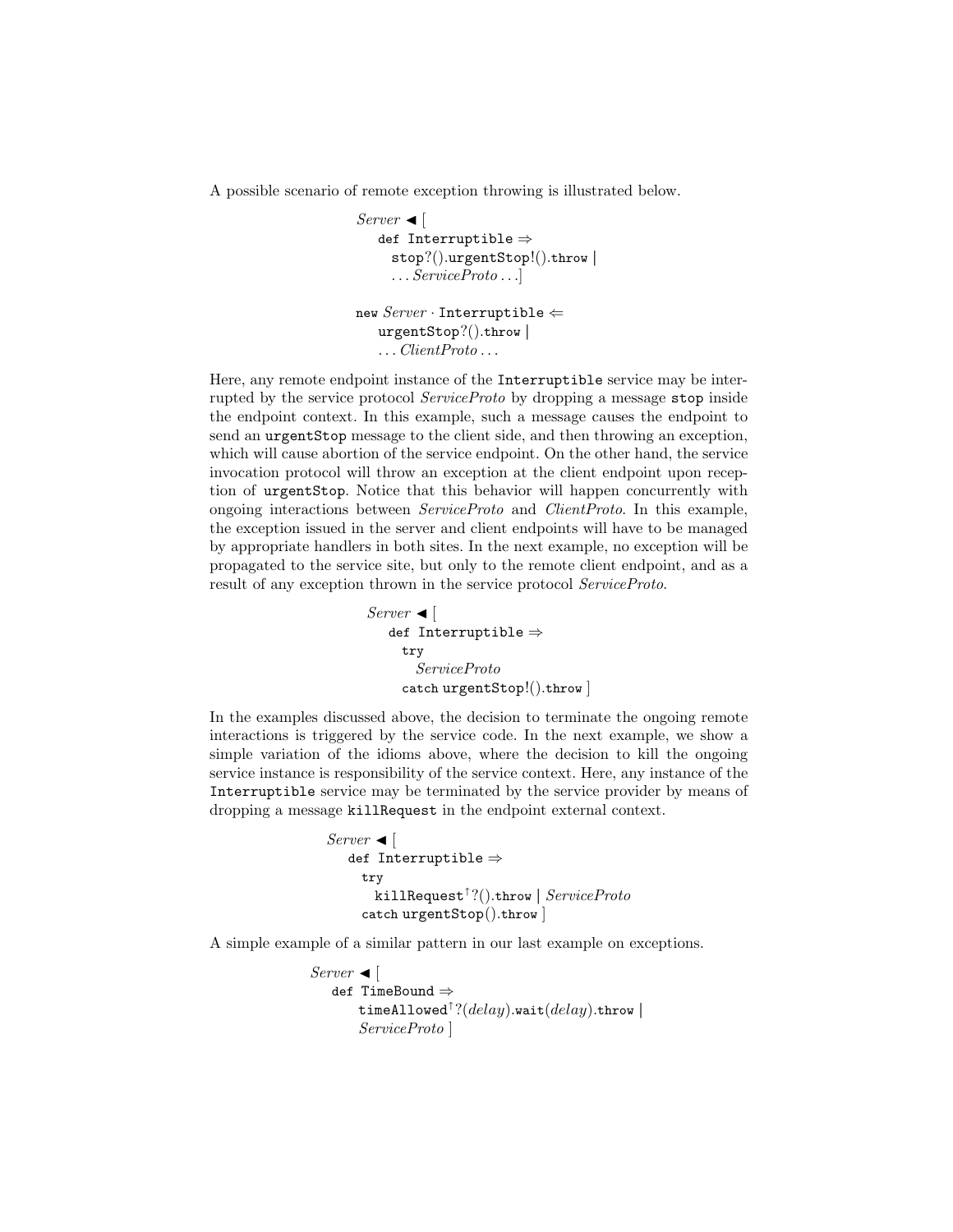Here, any invocation of the TimeBound service will be allocated no more than *delay* time units before being interrupted, where *delay* is a dynamic parameter value read from the current server side context (we assume some extension of our sample language with a  $\text{wait}(t)$  primitive, with the expected semantics).

### 4.5 Programming a Finance Portal

In this section we show the implementation of a Finance portal (inspired in a SENSORIA Project [21] case study) which illustrates how the several primitives and idioms of the language can be combined, allowing to model complex interaction patterns in a rather simple way. We model a credit request scenario, where a bank client, a bank clerk and a bank manager participate, mediated through a bank portal. The client starts by invoking a service available in the bank portal and places the credit request, providing his identification and the desired amount. The implementation of such client in CC is then:

```
Client ! [ ClientTerminal
   |
   new BankPortal · CreditRequest ⇐
      request!(myId, amount).
         (requestApproved?().transferDate!(date).approved"!()
         +requestDenied?().denied\uparrow!()) ]
```
The client code for the service instantiation specifies the messages that are to be exchanged in the service conversation by using  $\downarrow$  messages. First a message request is sent, after which one of two messages (either requestApproved or requestDenied) informing on the decision is received. Only after receiving one of such messages is the *ClientTerminal* informed (correspondingly) of the final decision. Notice that the service code interacts with the *ClientTerminal* process by means of  $\uparrow$  messages approved or denied. In fact, from the point of view of *ClientTerminal* the external interface of the service instance can be characterized by the process approved! $() +$  denied! $()$ .

Next we show the code of the CreditRequest service published in conversation *BankPortal*, and persistently available (as indicated by the  $\star$  annotation).

```
Bank Portal \blacktriangleleft \star def CreditRequest \Rightarrowrequest?(uid, amount).
                    join Clerk · RiskAssessment ⇐
                        assessRisk!(uid, amount).
                       riskVal?(risk).
                        if risk = HIGH then requestDenied!()
                        else this(clientC ).
                           new Manager · CreditApproval ←
                              requestApproval!(clientC , uid, amount, risk) ]
```
The server code specifies that, in each CreditRequest service conversation, a message request is received, then message assessRisk is sent and then message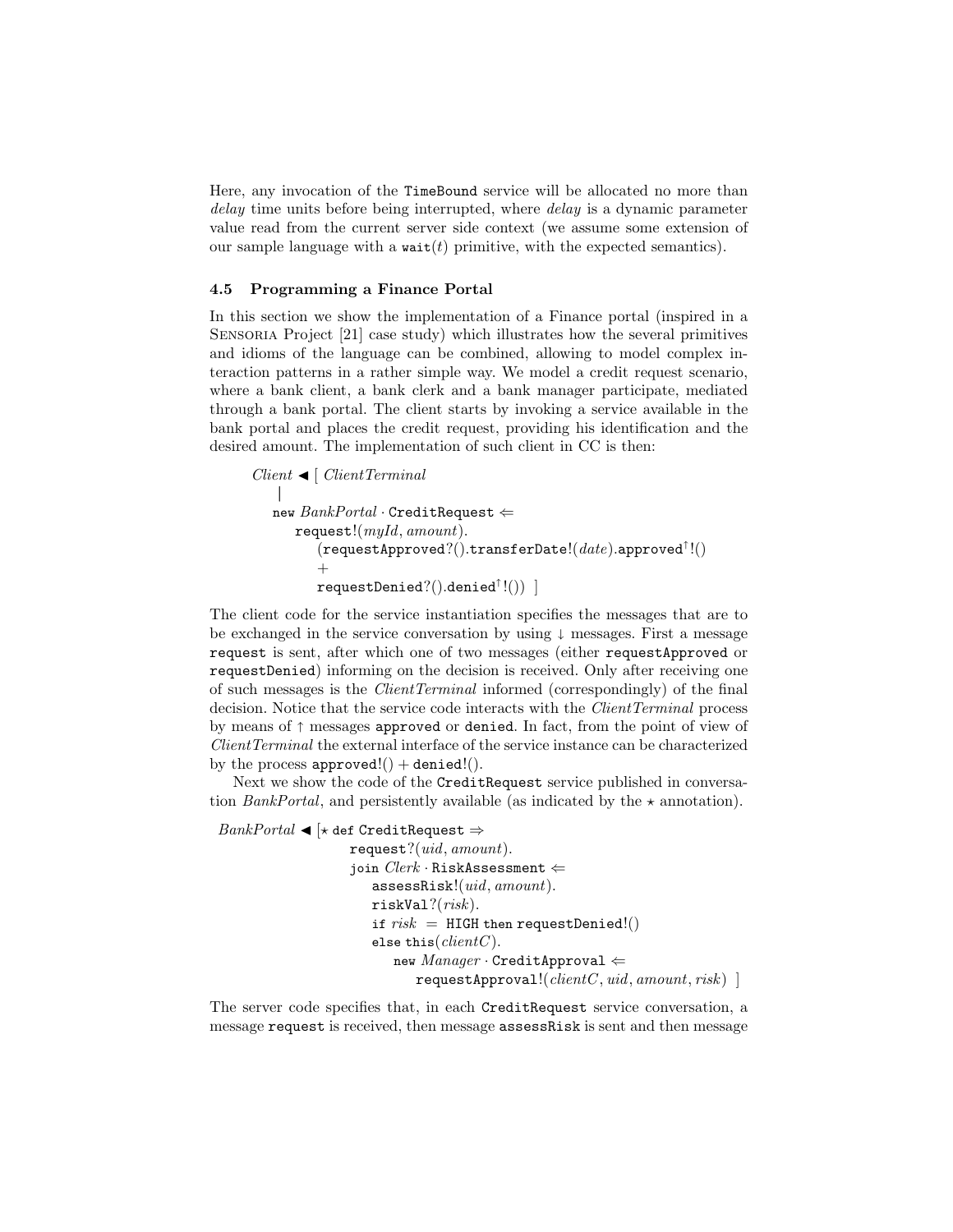riskVal is received. The first will be exchanged with the service client, while the latter two will be exchanged with the clerk, that is asked to join the ongoing conversation through service RiskAssessment. After that, depending on the risk rate the clerk determined for the request, the bank portal is either able to automatically reject the request, in which case it informs the client of such decision by sending message requestDenied, or it has to consult the bank manager, creating a new instance of the CreditApproval service to that end — notice that a new instance is created in this case. However, since the bank manager will reply directly back to the client, the name of the client service conversation is accessed, via the  $\text{this}(clientC)$ , and passed along to the manager (in the first argument of message requestApproval). This pattern is similar to a join: the name of the current conversation is sent to the remote service provider, allowing for it to join in the conversation. The difference with respect to a join is that the remote service will only join the client conversation to reply back to the client. In some sense, it is as if we only delegate a basic fragment of the client conversation (e.g., the final reply), instead of incorporating the whole functionality provided by CreditApproval in the CreditRequest service collaboration.

We now show the code for the CreditApproval service, assuming there is a *ManagerTerminal* process able to interact with the manager, similarly to the *ClientTerminal* process.

*Manager* ! [ *ManagerTerminal |*  $\star$  def CreditApproval  $\Rightarrow$ requestApproval?(*clientC* , *uid*, *amount*, *risk*). this(*managerC* ). showRequest"!(*managerC* , *uid*, *amount*, *risk*).  $(reject?().clientC \triangleleft [ requestDenied!)$  $+$  $accept?().clientC \blacktriangleleft [ requestApproved!().$  $\phi$ <sub>join</sub>  $BankATM \cdot$  CreditTransfer  $\Leftarrow$ orderTransfer!(*uid*, *amount*) ] ]

The CreditApproval server code specifies the reception of a requestApproval message, carrying the name of the conversation where the final answer is to be given in, after which the identity of the current conversation is accessed, and passed along to *ManagerTerminal* in message showRequest in conversation *Manager* . This allows *ManagerTerminal* to reply directly to the "right" conversation, since several copies of the CreditApproval service may be running in parallel, and therefore several showRequest messages may have to be concurrently handled and replied to by the ManagerTerminal: if the replies were to be placed in the *Manager* conversation then they would also compete and be at risk of being picked up by the wrong (unrelated) service instance. The *ManagerTerminal* thus replies in the CreditApproval service conversation with either a reject message or an accept message. After that the credit request client is notified accordingly in the respective conversation. Also, in the case that the credit is approved, the manager asks service CreditTransfer published at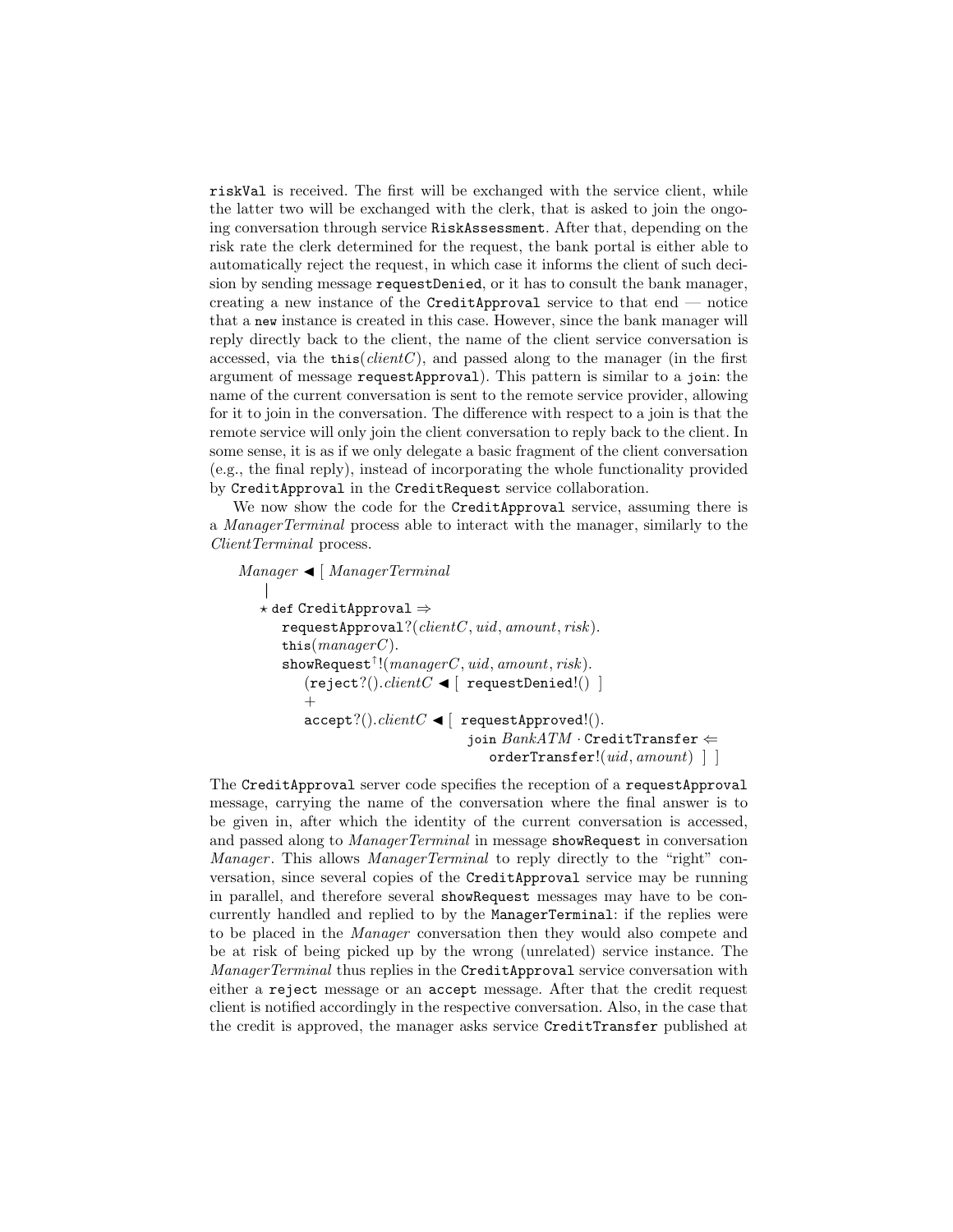*BankATM* to join the client conversation (the current conversation for the join is the client conversation), so as to place the transfer order.

We now specify the code for the *CreditTransfer* service.

```
BankATM \triangleleftBankATMProcess
    |
   \star def CreditTransfer \RightarroworderTransfer?(uid, amount).
      transferDate?(date).
      scheduleTransfer"!(uid, amount, date) ]
```
The CreditTransfer service code specifies the reception of the transfer order and of the desired date of the transfer, after which forwards the information to a local *BankATMProcess*, which will then schedule the necessary procedure. Notice that the *BankATM* party is only asked to join in the conversation under some circumstances, in such case interacting with the bank manager in message orderTransfer and with the credit request client in message transferDate, while otherwise it does not participate at all in the service collaboration.

The system obtained by composing the described processes captures an interesting scenario where, not only the set of multiple participants in the collaboration is dynamically determined, but also the actual maximum number of participants depends on a runtime condition.

# 5 Analysis Techniques

In several works, we have studied the dynamic and static semantics of the CC, and illustrated their use to the analysis of service-based systems. Namely, we have investigated behavioral equivalences, and type systems for conversation fidelity and deadlock absence. In this tutorial note, we focus on basic results of the observational semantics; in Section 6, we give further pointers to the type based analysis.

We define a compositional behavioral semantics of the conversation calculus by means of the standard notion of strong bisimulation. We prove that strong and weak bisimilarity are congruences for all the primitives of our calculus. This further ensures that our syntactically defined constructions induce properly defined behavioral operators at the semantic level.

Definition 1. *A (strong) bisimulation is a symmetric binary relation* R *on processes such that, for all processes* P *and* Q*, if* PRQ*, we have:*

*If*  $P \xrightarrow{\lambda} P'$  *and*  $bn(\lambda) \cap fn(P \mid Q) = \emptyset$  *then there is a process* Q' *such that*  $Q \stackrel{\lambda}{\longrightarrow} Q'$  and  $P' \mathcal{R} Q'$ .

*We denote by* ∼ *(strong bisimilarity) the largest strong bisimulation.* 

Strong bisimilarity is an equivalence relation. We also have: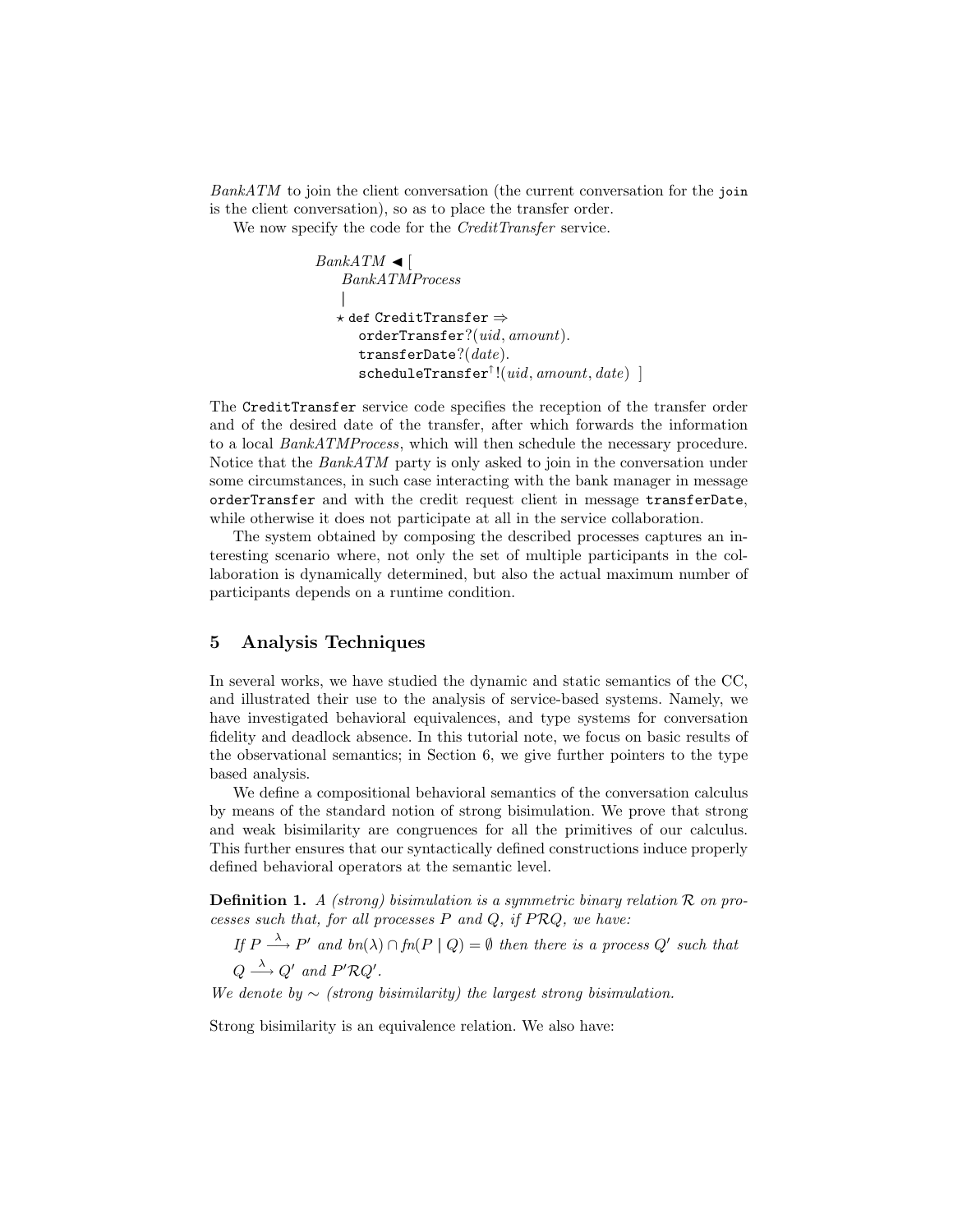Theorem 1. *Strong bisimilarity is a congruence.*

We consider weak bisimilarity defined as usual, denoted by  $\approx$ .

Theorem 2. *Weak bisimilarity is a congruence.*

Notice Theorem 2 is not a direct consequence of Theorem 1. In fact, there are other languages where the latter holds while the former does not. Informally, the usual counter-example is given by processes  $\tau.\alpha.P$  and  $\alpha.P$  which are weakly bisimilar. Put in a summation context with process R we obtain  $\tau \alpha P + R$  and  $\alpha.P + R$  which are not weakly bisimilar (the former can do a silent action and lose the ability to do R and the latter cannot mimic such action).

We also prove other interesting behavioral equations, for instance, the following equations hold up to strong bisimilarity:

1.  $n \triangleleft [P] | n \triangleleft [Q] \sim n \triangleleft [P | Q]$ . 2.  $m \triangleleft [n \triangleleft [o \triangleleft [P]]] \sim n \triangleleft [o \triangleleft [P]].$ 

(1) captures the local character of message-based communication in our model, while (2) illustrates the idea that processes located in different access pieces of the same conversation interact as if they where located in the same access piece. Using such behavioral identities, in [26] we show that processes admit a flat representation, where the nesting level of any active communication prefix is at most two.

As an example of the sort of specifications captured by our type analysis consider the CreditApproval service shown in Section 4.5. After being notified by of the credit approval decision, the CreditApproval service instance forwards the notification to the client and, in case of approval, asks service CreditTransfer to join the ongoing conversation. The type that captures the role of the CreditApproval service instance in the client conversation is characterized by the following type (assuming some basic types  $T_1, \ldots$ ):

```
manaqerR \triangleq\oplus \{!\text{! requestApproved}().\tau\text{ orderTransfer}(T_1, T_2).?\text{ transferDate}(T_4);! requestDenied()}
```
Type *managerR* specifies a choice  $(\oplus)$  between two outputs (!): either the output of message requestApproved or of message requestDenied. In the case of the requestApproved choice, the type specifies that the process proceeds by internally exchanging  $(\tau)$  message orderTransfer and by receiving message transferDate. This behavior results from the combination of the rest of the manager role in the client conversation (the output of message orderTransfer, typed ! orderTransfer $(T_1, T_2)$ ) with the type of the CreditTransfer service:

```
\mathit{creditTransferB} \triangleq ? \texttt{orderTransfer}(T_1, T_2). ? \texttt{transferDate}(T_4)
```
where the synchronization in message orderTransfer between the manager and the bank is recorded in *managerR*, using the  $\tau$  annotation. Such flexibility in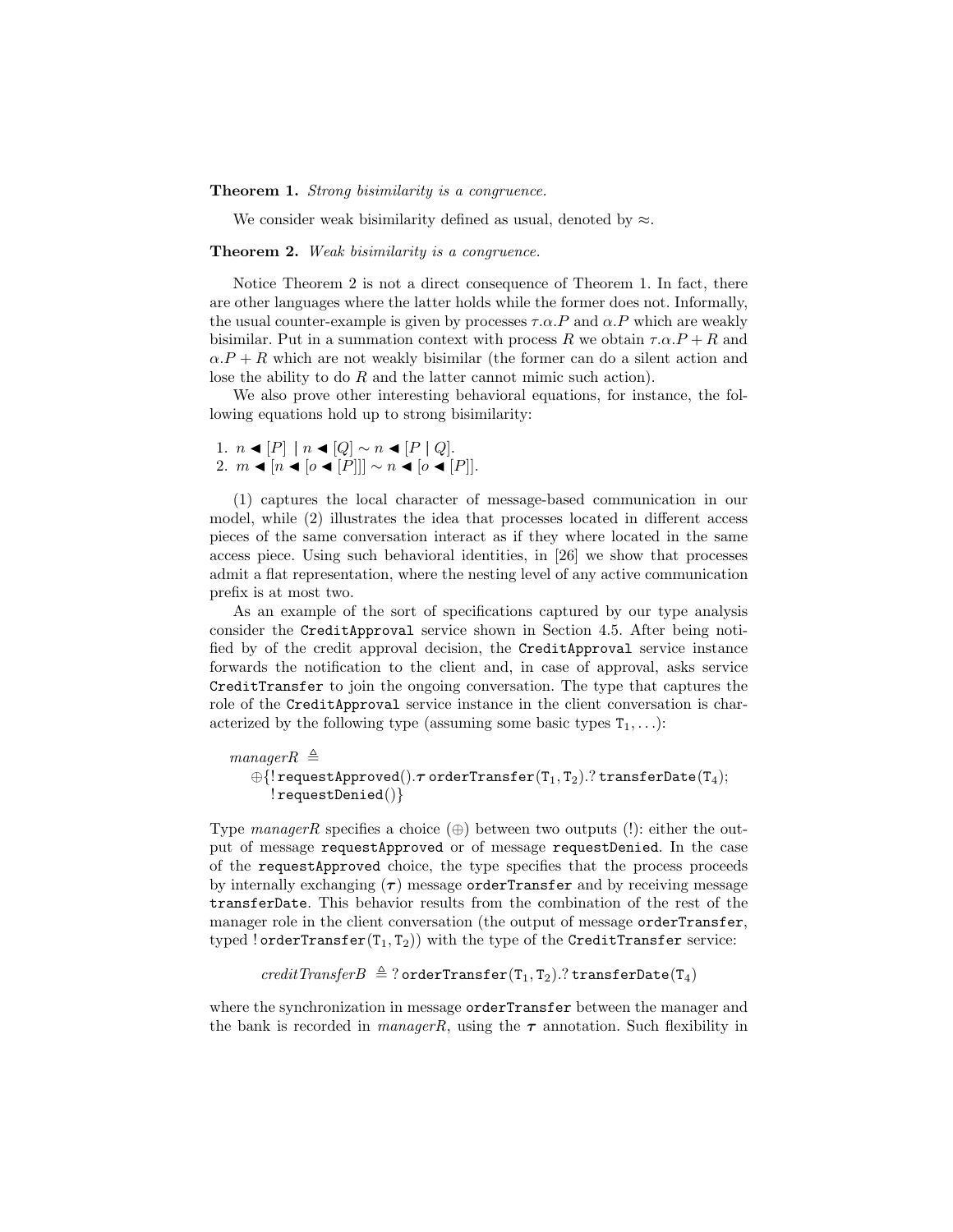combining behavioral types is crucial to capture conversations between several parties, including scenarios where parties dynamically join and leave conversations, which is the case of the CreditTransfer service.

The CreditApproval service is then characterized by the type:

 $\text{c} \text{r} \text{e} \text{d} \text{t}$ *ApprovalB*  $\triangleq$ ? requestApproval( $manger R, T_1, T_2, T_3$ ).  $\oplus$  { $\tau$  reject();  $\tau$  accept()}

which specifies the reception of a requestApproval message, carrying a conversation identifier in which the manager behaves as specified by *managerR*, after which proceeding as the internal choice between messages reject and accept.

The type of the manager process exposes the required and provided services:

```
ManagerProcess ::
    Management(<math>\star</math>)<sup>2</sup> CreditApproxal(<math>creditApproxalB</math>)|
    BankATM: [\star]CreditTransfer(\mathit{creditTransferB})]
```
service CreditApproval is published (?) in conversation *Manager* , and service CreditTransfer is expected (!) in conversation *BankATM* .

# 6 Further Reading and Closing Remarks

The Conversation Calculus was first introduced in [26], where we also presented a basic study of its behavioral semantics. In [13, 14] we introduced the conversation type theory, which provides analysis techniques for conversation fidelity and deadlock absence, while addressing challenging scenarios involving dynamically established conversations between several partners. Analysis techniques based on the CC where mainly developed by Hugo Vieira in his PhD thesis [27]. Several aspects of the Conversation Calculus have also been reported in several chapters of the book which collects the key results of IP SENSORIA Project  $[1, 3, 11, 17,$ 22]. More recently, in the context of the CMU-PT INTERFACES project [15], we have been using the Conversation Calculus/Types suite to model and analyze role based multiparty interactions in the setting of web business applications.

Our development of the concept of conversation was initially motivated by the concept of binary session [19]; most session-based approaches to service interactions only support binary interactions (simple client-server). Only recently proposals have appeared to support multiparty interaction [5, 6, 16, 20, 28]. To support multiparty interaction, [20] considers multiple session channels, while [5] considers indexed session channels, both resorting to multiple communication pathways. Our model follows an essentially different design, by letting a single medium of interaction support concurrent multiparty interaction via labeled messages. We base our approach on the notion of conversation context, and on plain message-passing communication, which allows us to introduce the conversation initiation and conversation join constructs as idioms. This contrasts with other session-based proposals for session and service-oriented models where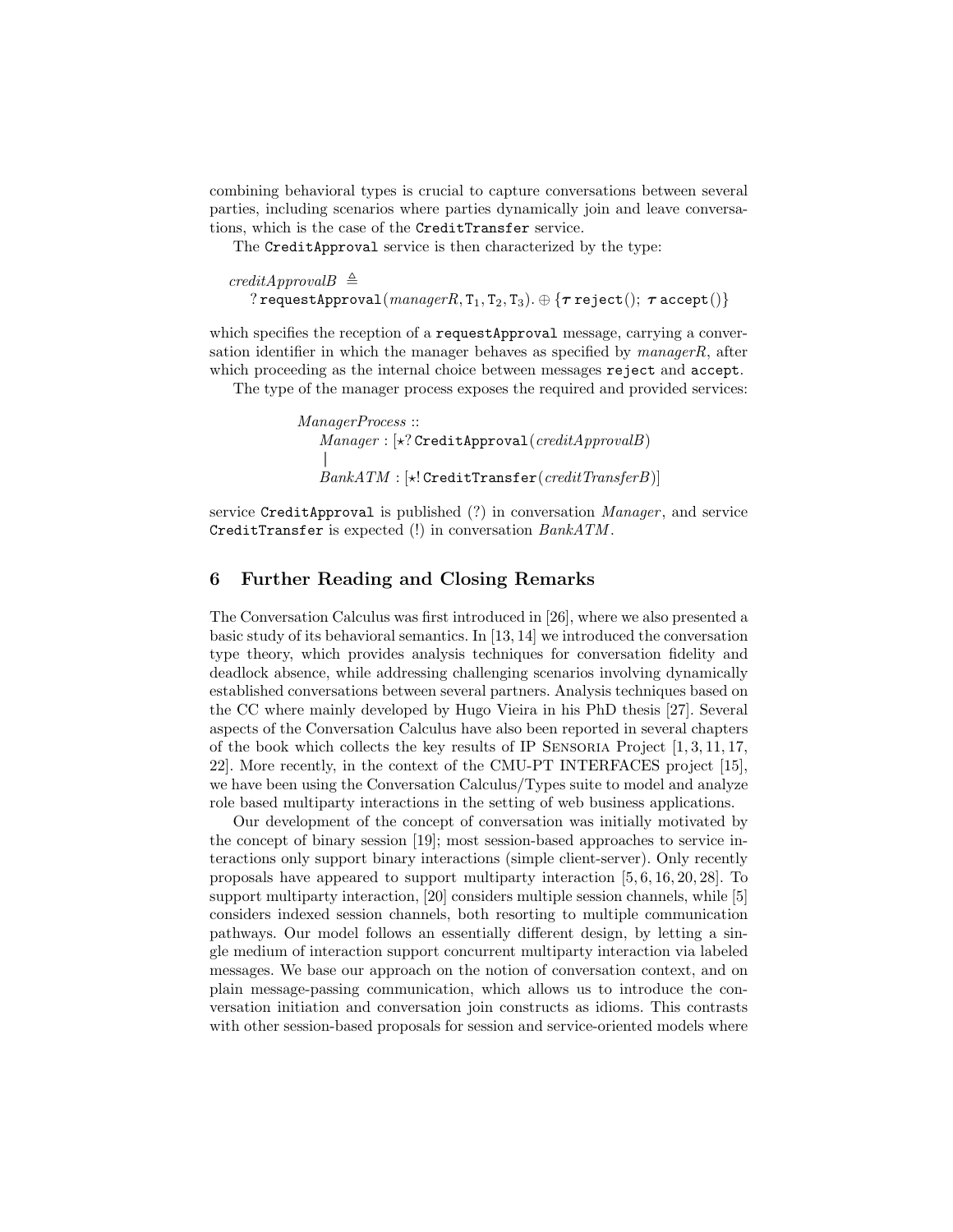we find primitive service instantiation operations constructs (see, e.g., [7, 8, 23]). Comparing with such models, the Conversation Calculus seems to be the simplest extension to the pure  $\pi$ -calculus for modeling and analyzing complex multi-party service based systems.

Ad hoc primitives to deal with exceptional behavior are present in several service calculi. Perhaps surprisingly, our exception mechanism, although clearly based on the canonical construct for functional languages, does not seem to have been explored before us in process calculi (more recently, a similar mechanism is explored in [9]). In [12] we showed how a transactional model supporting compensations (the compensating CSP [10]) can be encoded in the Conversation Calculus by means of its exception mechanism.

In our discussion on the underlying principles of the service-oriented computational model, we left out some interesting features of distributed systems that we view as fairly alien to this setting. Forms of code migration (weak mobility) seem to require an homogeneous execution support infrastructure, and thus to run against the aim to get loose coupling, openness and independent evolution of subsystems. In general, any mechanism relying on centralized control or authority mechanisms, or that require a substantial degree on homogeneity in the runtime infrastructure (e.g., strong mobility) also seem hard to accommodate.

To summarize, we have reviewed the Conversation Calculus, a core model for service-oriented computation. The design of the Conversation Calculus, building on the identification and analysis of general aspects of service-based systems, was also discussed and justified in considerable detail. By means of a series of simple, yet hopefully illuminating examples, we have illustrated how our model may express many service-oriented idioms, and complex multi-party service based systems in a very natural way. Properties such as behavioral equivalence, conversation fidelity and deadlock absence may be verified on Conversation Calculus models by means of several available techniques. The aim of providing simpler, more expressive, and usable techniques for complex software systems is certainly a good justification for introducing yet another core model or language, in particular if such model is expressed as a tiny layer on top of a purest foundational model; the  $\pi$  calculus. We leave for others to judge the extent to which such aim was achieved by the Conversation Calculus and related techniques.

*Acknowledgments* We thank IP Sensoria EU IST FP6 - 2005-2010 and Carnegie Mellon|PT INTERFACES 44-2009-12. We also thank Luís Barbosa and Markus Lumpe for inviting us for the FACS'10 keynote, on which this tutorial is based.

# References

- 1. L. Acciai, C. Bodei, M. Boreale, R. Bruni, and H. Vieira. *Rigorous Software Engineering for Service-Oriented Systems*, volume 6582 of *Lecture Notes in Computer Science*, chapter Static Analysis Techniques for Session-Oriented Calculi. Springer-Verlag, 2011.
- 2. A. Alves et al. Web Services Business Process Execution Language Version 2.0. Technical report, OASIS, 2006.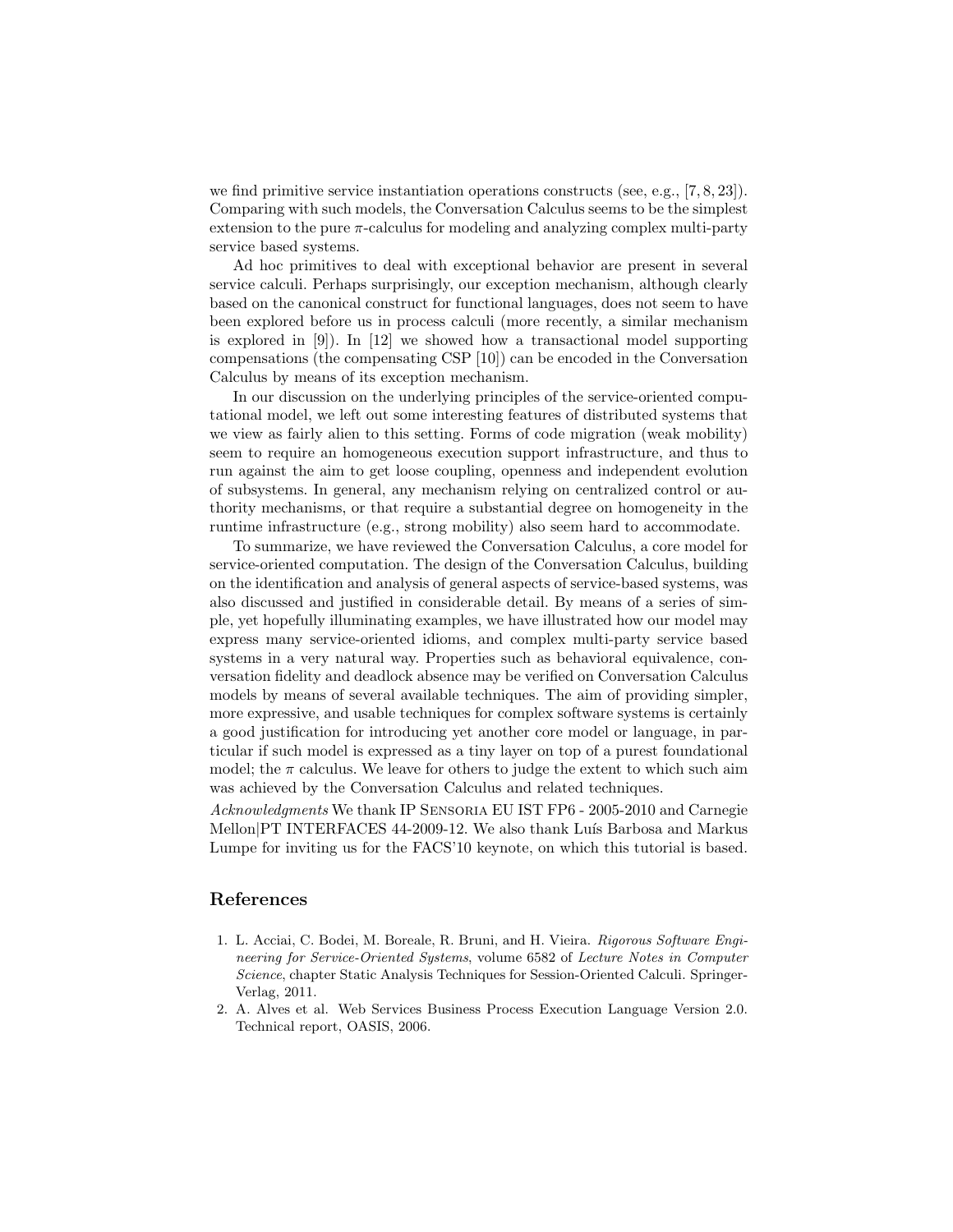- 3. M. Bartoletti, L. Caires, I. Lanese, F. Mazzanti, D. Sangiorgi, H. Vieira, and R. Zunino. *Rigorous Software Engineering for Service-Oriented Systems*, volume 6582 of *Lecture Notes in Computer Science*, chapter Tools and Verification. Springer-Verlag, 2011.
- 4. M. Beisiegel et al. Service Component Architecture: Building Systems using a Service-Oriented Architecture, version 0.9. Technical report, BEA, IBM, Interface21, IONA, Oracle, SAP, Siebel, Sybase Joint Whitepaper, 2005.
- 5. L. Bettini, M. Coppo, L. D'Antoni, M. De Luca, M. Dezani-Ciancaglini, and N. Yoshida. Global Progress in Dynamically Interleaved Multiparty Sessions. In F. van Breugel and M. Chechik, editors, *CONCUR 2008, 19th International Conference on Concurrency Theory, Proceedings*, volume 5201 of *Lecture Notes in Computer Science*, pages 418–433. Springer-Verlag, 2008.
- 6. E. Bonelli and A. Compagnoni. Multipoint Session Types for a Distributed Calculus. In G. Barthe and C. Fournet, editors, *TGC 2007, Third International Symposium on Trustworthy Global Computing, Revised Selected Papers*, volume 4912 of *Lecture Notes in Computer Science*, pages 240–256. Springer-Verlag, 2008.
- 7. M. Boreale, R. Bruni, L. Caires, R. D. Nicola, I. Lanese, M. Loreti, F. Martins, U. Montanari, A. Ravara, D. Sangiorgi, V. Vasconcelos, and G. Zavattaro. SCC: a Service Centered Calculus. In *Proceedings of WS-FM 2006, 3rd International Workshop on Web Services and Formal Methods*, volume 4184 of *Lecture Notes in Computer Science*, pages 38–57. Springer-Verlag, 2006.
- 8. M. Boreale, R. Bruni, R. De Nicola, and M. Loreti. Sessions and Pipelines for Structured Service Programming. In G. Barthe and F. de Boer, editors, *FMOODS 2008, 10th IFIP WG 6.1 International Conference on Formal Methods for Open Object-Based Distributed Systems, Proceedings*, volume 5051 of *Lecture Notes in Computer Science*, pages 19–38. Springer-Verlag, 2008.
- 9. M. Bravetti and G. Zavattaro. On the Expressive Power of Process Interruption and Compensation. *Mathematical Structures in Computer Science*, 19(3):565–599, 2009.
- 10. M. Butler and C. Ferreira. A Process Compensation Language. In W. Grieskamp, T. Santen, and B. Stoddart, editors, *IFM 2000, Second International Conference on Integrated Formal Methods, Proceedings*, volume 1945 of *Lecture Notes in Computer Science*, pages 61–76. Springer-Verlag, 2000.
- 11. L. Caires, R. De Nicola, R. Pugliese, V. Vasconcelos, and G. Zavattaro. *Rigorous Software Engineering for Service-Oriented Systems*, volume 6582 of *Lecture Notes in Computer Science*, chapter Core Calculi for Service-Oriented Computing. Springer-Verlag, 2011.
- 12. L. Caires, C. Ferreira, and H. Vieira. A Process Calculus Analysis of Compensations. In C. Kaklamanis and F. Nielson, editors, *TGC 2008, Fourth International Symposium on Trustworthy Global Computing, Revised Selected Papers*, volume 5474 of *Lecture Notes in Computer Science*, pages 87–103. Springer-Verlag, 2009.
- 13. L. Caires and H. Vieira. Conversation Types. In G. Castagna, editor, *ESOP 2009, 18th European Symposium on Programming, Proceedings*, volume 5502 of *Lecture Notes in Computer Science*, pages 285–300. Springer-Verlag, 2009.
- 14. L. Caires and H. Vieira. Conversation Types. *Theoretical Computer Science*, 411(51-52):4399–4440, 2010.
- 15. CMU-PT INTERFACES Project. Website: http://ctp.di.fct.unl.pt/interfaces/.
- 16. P.-M. Deniélou and N. Yoshida. Dynamic Multirole Session Types. In T. Ball and M. Sagiv, editors, *Proceedings of the 38th ACM SIGPLAN-SIGACT Symposium on Principles of Programming Languages, POPL 2011*, pages 435–446. ACM, 2011.